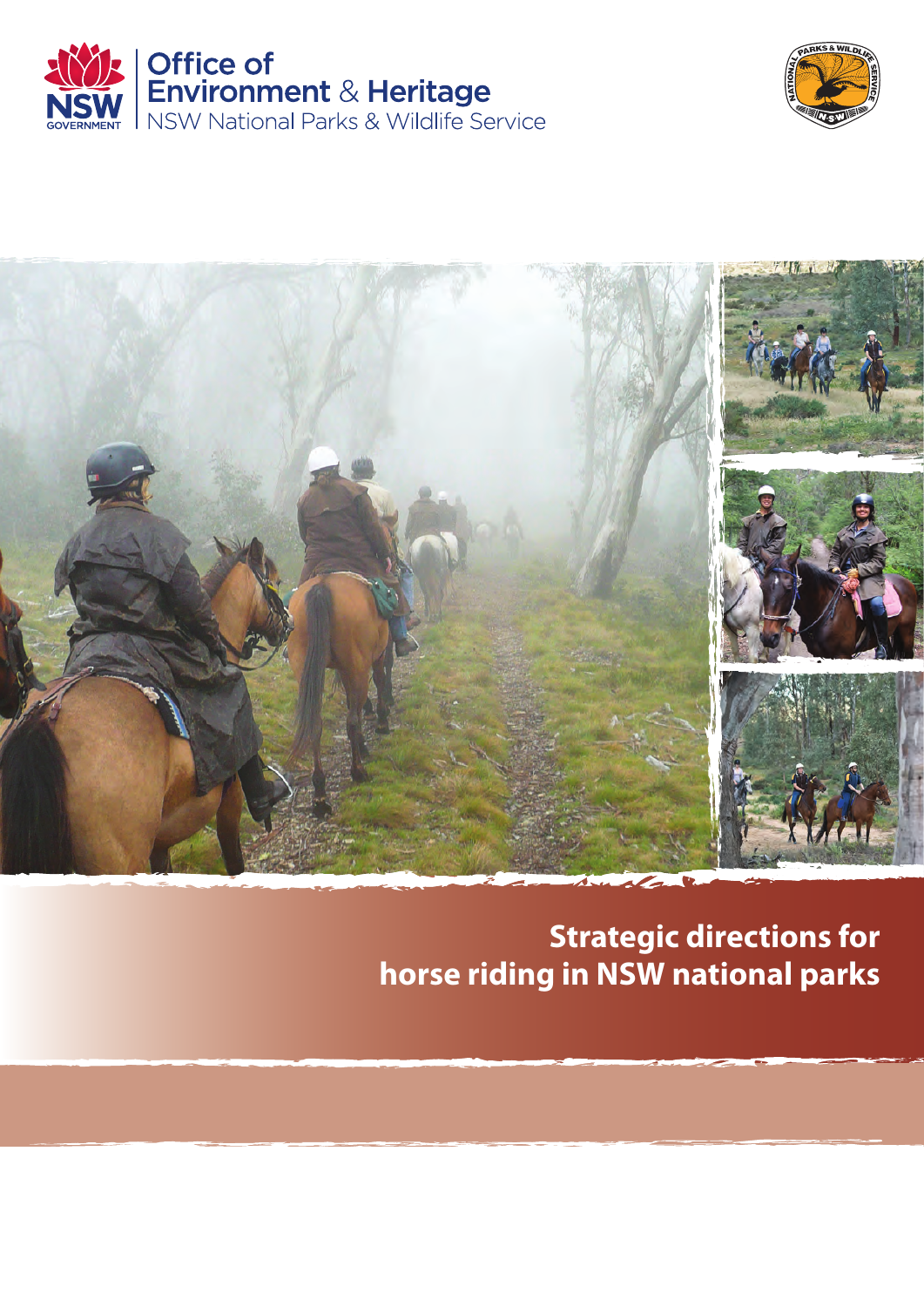*Photographs (clockwise from main photo):* 

Horse riding in Kosciuszko National Park (S. Vivers); in Murrumbidgee Valley National Park (B. Hlavica/OEH); in Blue Mountains National Park (K. Tucker / Werriberri Trail Rides); in Murrumbidgee Valley National Park (B. Hlavica/OEH.

© Copyright State of NSW and the Office of Environment and Heritage

With the exception of photographs, the State of NSW and Office of Environment and Heritage are pleased to allow this material to be reproduced in whole or in part for educational and noncommercial use, provided the meaning is unchanged and its source, publisher and authorship are acknowledged. Specific permission is required for the reproduction of photographs.

The Office of Environment and Heritage (OEH) has compiled this document in good faith, exercising all due care and attention. No representation is made about the accuracy, completeness or suitability of the information in this publication for any particular purpose. OEH shall not be liable for any damage which may occur to any person or organisation taking action or not on the basis of this publication. Readers should seek appropriate advice when applying the information to their specific needs.

Published by: Office of Environment and Heritage NSW 59 Goulburn Street, Sydney NSW 2000 PO Box A290, Sydney South NSW 1232 Phone: (02) 9995 5000 (switchboard) Phone: 131 555 (environment information and publications requests) Phone: 1300 361 967 (national parks, climate change and energy efficiency information, and publications requests) Fax: (02) 9995 5999 TTY users: phone 133 677 then ask for 131 555 Speak and Listen users: phone 1300 555 727 then ask for 131 555 Email: info@environment.nsw.gov.au Website: www.environment.nsw.gov.au

**Report pollution and environmental incidents**  Environment Line: 131 555 (NSW only) or info@environment.nsw.gov.au See also www.environment.nsw.gov.au

ISBN 978-1-74293-871-4 OEH 2012/0848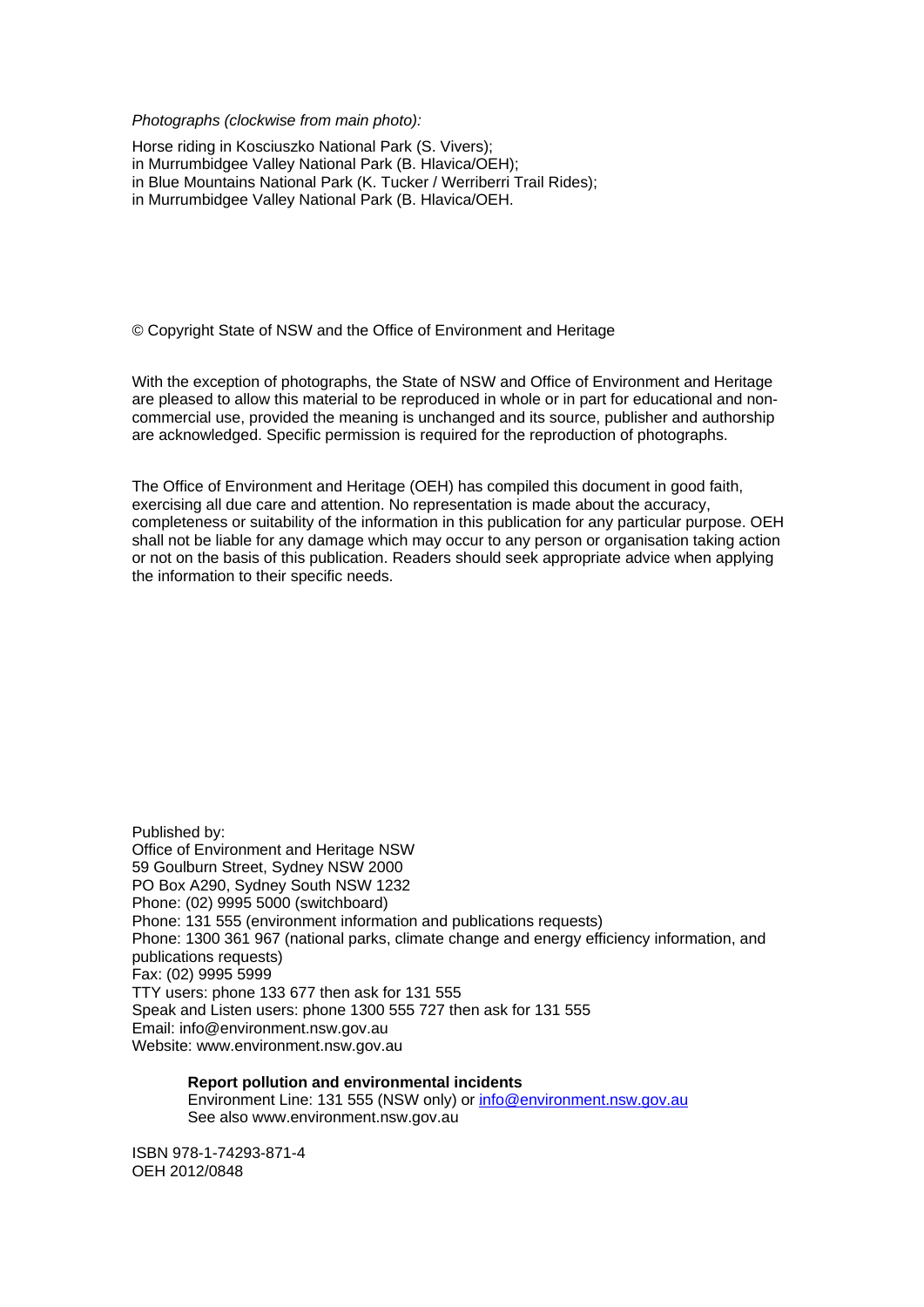# **Contents**

| 5. Managing risks and optimising benefits from horse riding in parks  8 |  |
|-------------------------------------------------------------------------|--|
|                                                                         |  |
|                                                                         |  |
|                                                                         |  |
|                                                                         |  |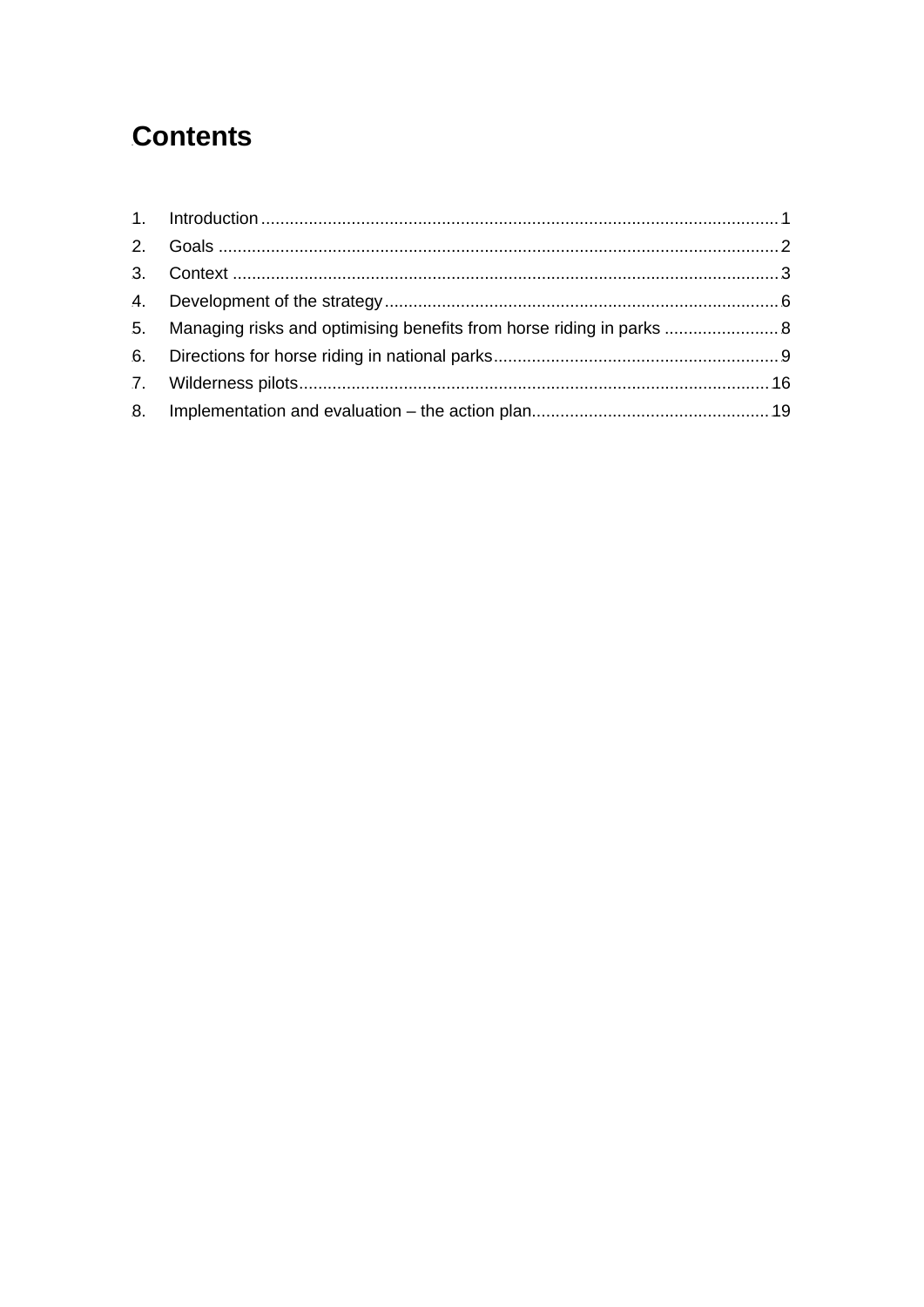# 1B**Foreword**

New South Wales has a magnificent reserve system, established for the conservation of natural and cultural values, and to foster public appreciation, understanding and enjoyment of these values.

The NSW reserve system contains 864 national parks covering over 7 million hectares, or approximately 8.8% of the State. The NSW Government is committed to providing a diversity of opportunities for the community to experience and enjoy our national parks, so we can all appreciate the importance of protecting them for present and future generations.

Horse riding is a popular recreational activity that has strong cultural associations for many Australians. Many national parks are on land where horse riding occurred for over a century and a half. There are currently over 110 national parks across New South Wales where people can enjoy horse riding. The NSW Government is committed to increasing the level of access to allow horse riders the opportunity to experience a wider range of national parks.

I am very pleased to present *Strategic directions for horse riding in NSW national parks*. The development of this strategy has been informed by over 200 public submissions received on the draft strategy. This strategy will guide the provision of improved horse riding opportunities in NSW national parks over the coming years.

The strategy balances recreational opportunities which can lead to a greater understanding, appreciation and enjoyment of our wonderful national parks with ensuring the unique values of our parks remain protected. Risks to park values will be managed through careful planning and best practice adaptive management. Impacts to areas of high environmental sensitivity will be avoided.

The initiatives proposed in this strategy are consistent with the NSW Government's commitments in *NSW 2021* to work with the community to protect our local environment and to provide more opportunities to enjoy parks and natural bushland.

**Robyn Parker Minister for the Environment**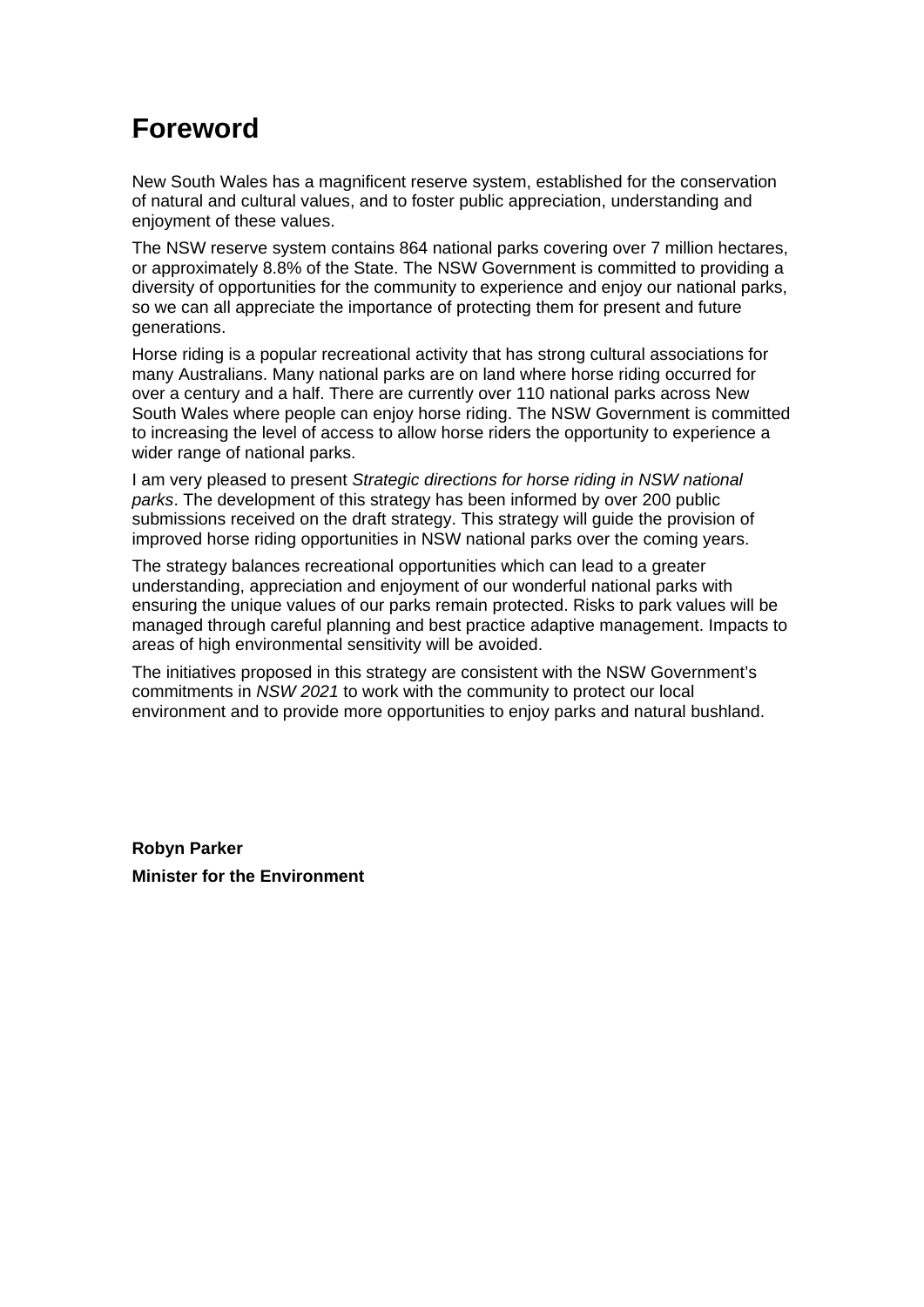# 1. Introduction

The NSW Government is committed to providing a diverse range of sustainable visitor and recreational experiences to ensure a broad spectrum of the community can enjoy NSW national parks and reserves ('national parks'). Horse riding in national parks provides an opportunity for horse riders to experience and appreciate the state's wonderful natural environments. Horse riding also has significant heritage value for many horse riders and horse riding on historical trails in national parks provides for the maintenance of these cultural traditions.

The National Parks and Wildlife Service (NPWS) within the Office of Environment and Heritage (OEH) has developed the *Strategic directions for horse riding in NSW national parks* (the strategy) to guide the provision of improved horse riding opportunities. The strategy provides a framework to improve horse riding opportunities over the short, medium and longer term.

The strategy outlines a process for providing horse riding opportunities in eight identified priority regions of NSW. It provides for work plans to be developed in each of the priority regions, in consultation with local horse riding representatives, to outline the priority horse riding opportunities to be provided in the region over the following two to three years.

The strategy also proposes the establishment of a pilot program, to trial horse riding in five wilderness locations to be determined by the NPWS, for two years, subject to amendments to the relevant parks' plans of management (PoM). The proposed pilots would be underpinned by a strategic adaptive management framework to be designed by NPWS.

The strategy acknowledges that while there are social benefits of increasing horse riding in national parks, there are also potential environmental and social impacts. It explains ways in which OEH intends to manage risks of horse riding and minimise impacts on park values, including by ensuring horse riding opportunities are provided in appropriate locations, primarily on established management trails.

The strategy reiterates the NSW Government's ongoing commitments to facilitating horse riding on the Bicentennial National Trail. It includes a commitment to improve the communication of existing and future horse riding opportunities and identifies new policy requirements to guide the implementation of these initiatives.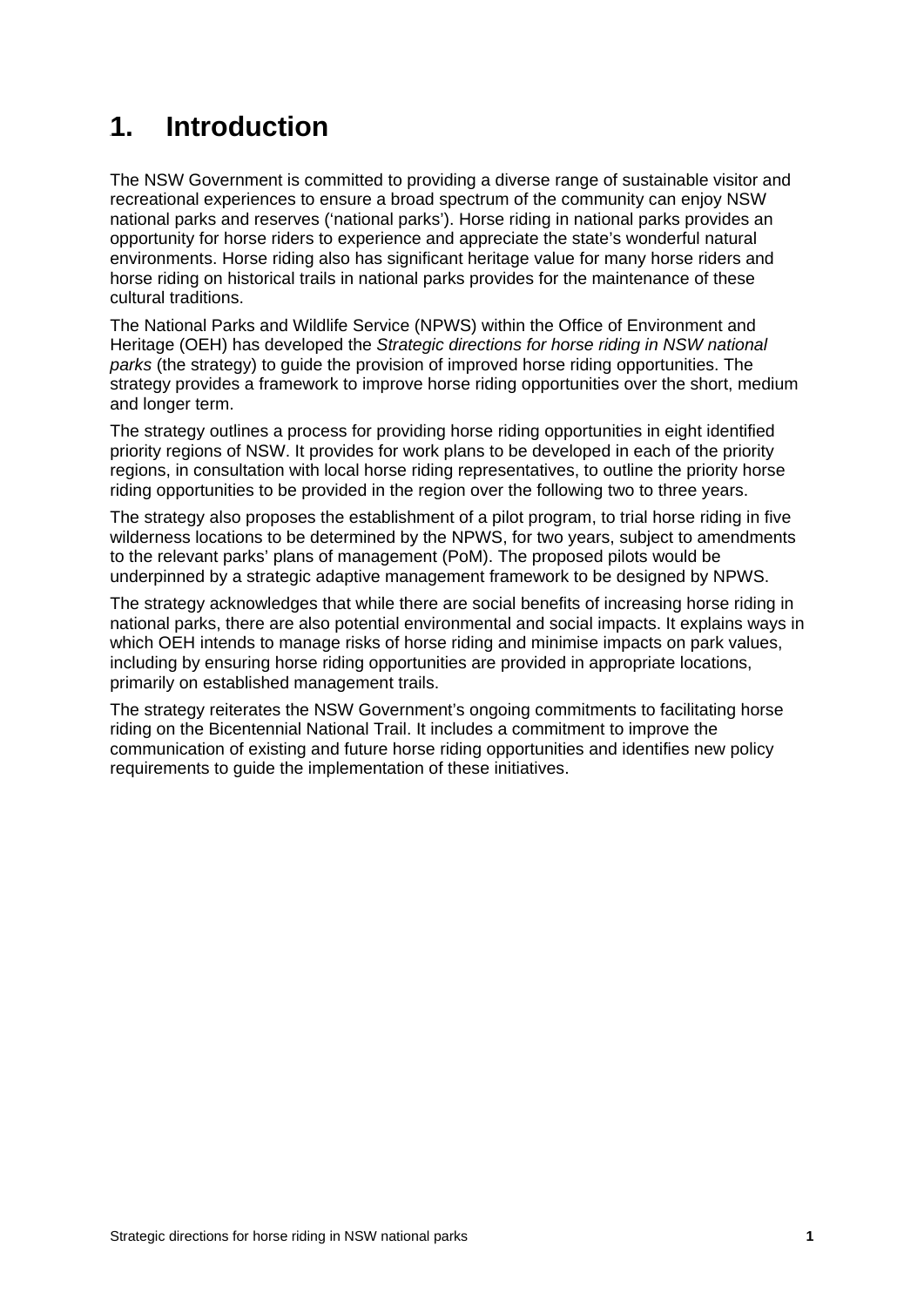# 3B**2. Goals**

The overarching goals guiding the development and delivery of this strategy are to:

- improve opportunities for sustainable recreational horse riding in NSW national parks
- provide opportunities in appropriate locations to ensure the specific natural and cultural values of the national park are protected and the safety of all park visitors is maintained
- deliver an enhanced community awareness of existing and improved recreational horse riding opportunities in national parks
- build support in the horse riding community for national parks and collaborate on practical park management actions, including encouraging participation in volunteering.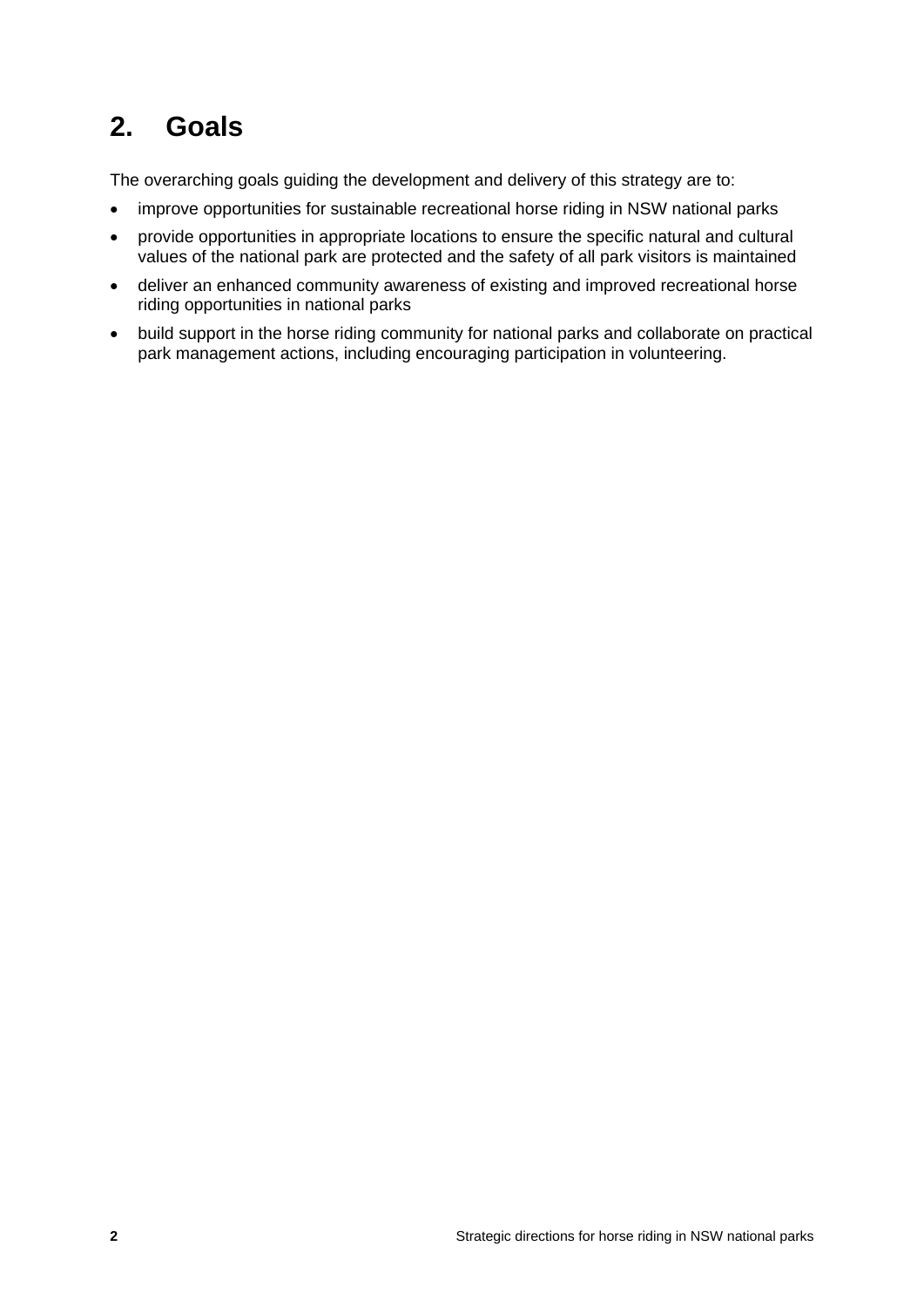# 4B**3. Context**

### 12B**NSW 2021**

The initiatives outlined in this strategy are consistent with the NSW Government's commitment to encourage a diverse range of recreational activities in the reserve system, and will assist in implementing the following goals of *NSW 2021*:

*Goal 22: Protect our natural environment* 

The NSW Government will work with the community to protect our local environment and provide more opportunities to enjoy parks, waterways and natural bushland.

*Goal 27: Enhance cultural, creative, sporting and recreation opportunities* 

The NSW Government will encourage increased participation in sporting activities to support healthy lifestyles.

### **Legislation**

The key legislation that governs the implementation of the strategy is outlined below.

#### 28B*National Parks and Wildlife Act 1974*

NSW national parks are established and managed in accordance with the *National Parks and Wildlife Act 1974* (NPW Act). The objects of this Act are (in summary):

- (a) the conservation of nature;
- (b) the conservation of objects, places and features (including biological diversity) of cultural value within the landscape;
- (c) fostering public appreciation, understanding and enjoyment of nature and cultural heritage and their conservation; and
- (d) providing for the management of land reserved under this Act in accordance with the management principles applicable for each type of reservation.

The strategy further supports object (c) of the Act. It encourages horse riders to experience and enjoy national parks and increase their appreciation and understanding of nature and cultural heritage. The strategy will be implemented in a manner compatible with all of the objects of the Act.

The principles of ecologically sustainable development will be applied to the implementation of the strategy. The protection of the natural values of national parks, including the conservation of biological diversity and ecological integrity, is a key consideration in determining the appropriate locations for new horse riding opportunities. The strategy requires a precautionary approach, involving careful evaluation to avoid serious or irreversible damage to the environment.

The strategy also gives effect to the public interest in the protection of the values for which land is reserved under this Act and the appropriate management of those lands. All horse riding opportunities provided under the strategy must be consistent with the statutory PoM for the relevant reserve, either currently in force or as amended to facilitate new opportunities in accordance with this strategy.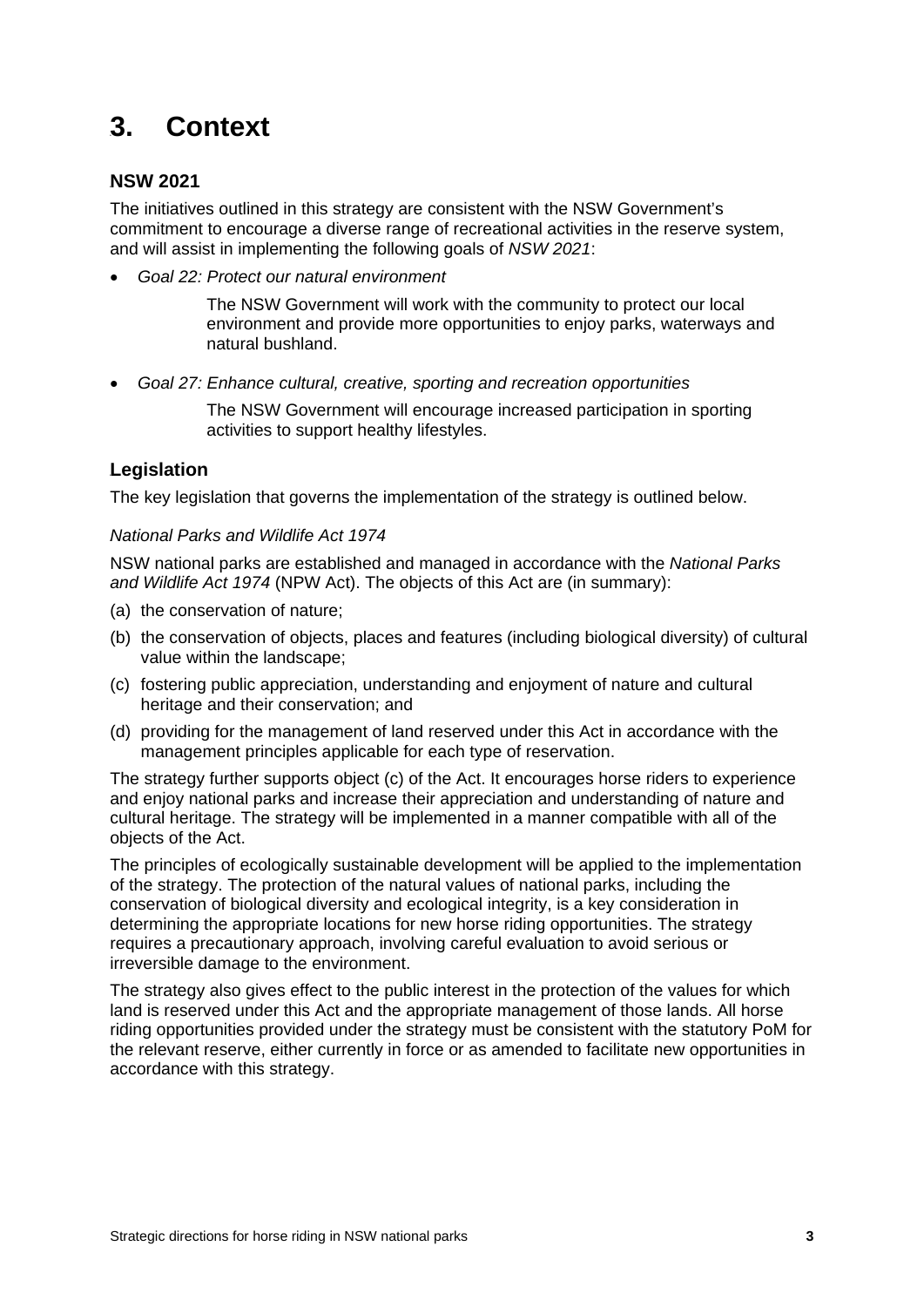#### 29B*Wilderness Act 1987*

Wilderness areas are identified and declared in accordance with the *Wilderness Act 1987*. The objects of the Act are:

- (a) to provide for the permanent protection of wilderness areas;
- (b) to provide for the proper management of wilderness areas; and
- (c) to promote the education of the public in the appreciation, protection and management of wilderness.

The proposed wilderness pilots will be implemented in a manner consistent with these objects and within the statutory scope of the legislation. A strategic adaptive management framework will be developed to ensure that the proposed wilderness pilots do not adversely impact upon park values.

#### 30B*Environmental Planning and Assessment Act 1979*

Activities in national parks are subject to the requirements of the *Environmental Planning and Assessment Act 1979*. In accordance with this Act, any proposals for new physical works will be subject to environmental assessment. Environmental assessment may also be required for new horse riding experiences that involve a change in use of an existing trail but no new physical works. This will need to be determined on a case-by-case basis, taking into consideration:

- the scale of the change in use
- likely volume of the increased use
- changes in environmental impacts and
- competing visitor demands.

It is possible that some experiences provided under the strategy may also require referral to the Australian Government Minister for Sustainability, Environment, Water, Population and Communities in accordance with the *Environment Protection and Biodiversity Conservation Act 1999* (Commonwealth).

#### **Other government strategies**

The initiatives outlined in this strategy build upon the following NSW and Australian Government strategies:

- *Living Parks A sustainable visitation strategy* (2005) aims to enhance the experience of park visitors and improve community awareness of the natural and cultural heritage values of the reserve system. It promotes sustainable and culturally appropriate visitor use of NSW national parks.
- The *NSW Tourism Strategy* (2008) aims to promote visitation to national parks and to protect the State's biodiversity and cultural heritage values through appropriate use of national parks.
- Australia's National Landscapes program is a joint initiative between Tourism Australia and Parks Australia, supported by the states and territories, which promotes visitation and tourism to iconic protected areas across the country. Specific tourism strategies have been developed for a number of the national landscapes including the Australian Alps national landscape.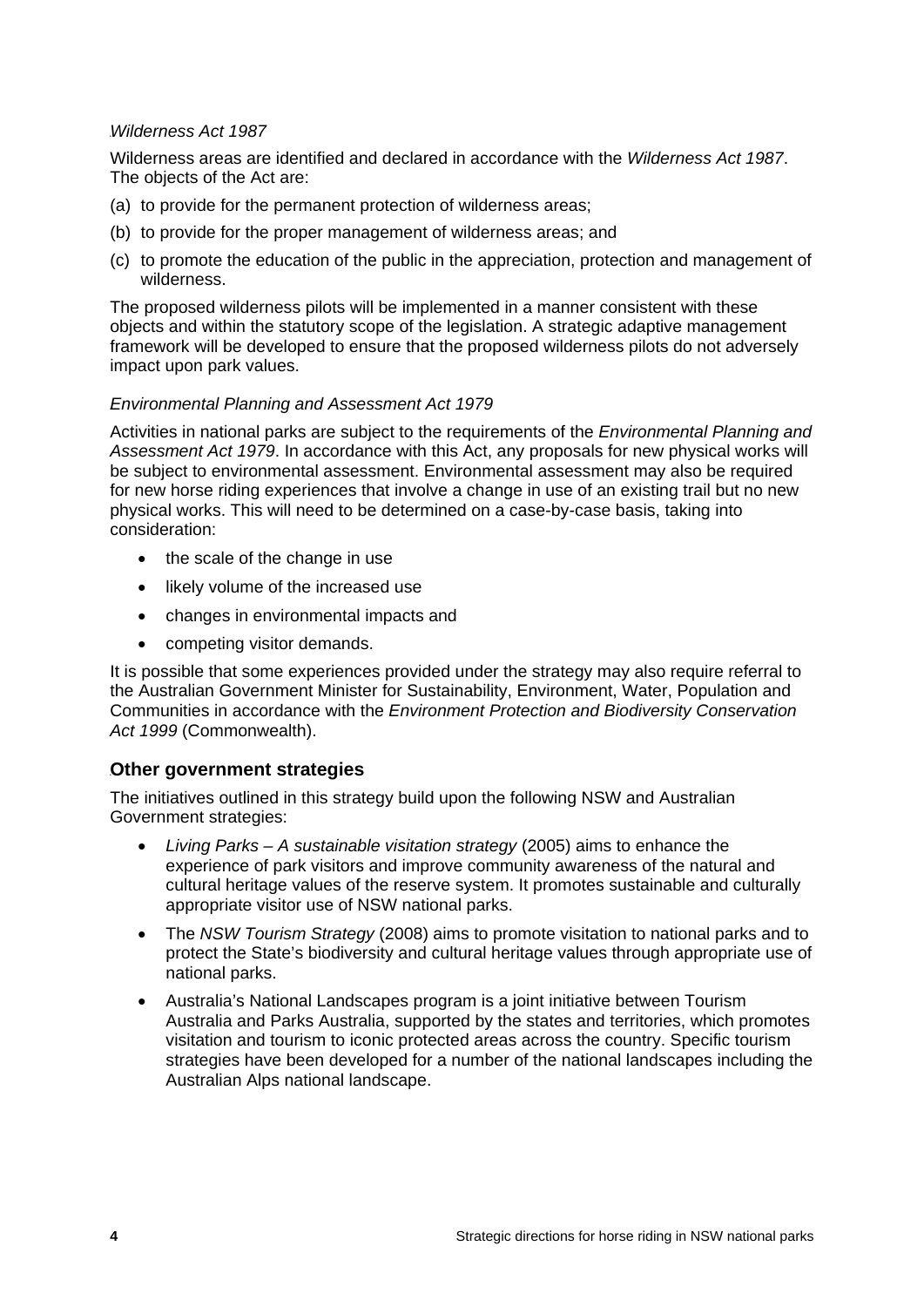#### **Memorandum of Understanding**

In 2006, the Liberal National Coalition signed a Memorandum of Understanding (MoU) with peak horse riding stakeholders which seeks to provide more horse riding opportunities in national parks, including in wilderness areas and nature reserves. The MoU supports the use of an adaptive environmental assessment and management process to manage the potential impacts of horse riding on park values.

A Horse Riding Consultative Group has met since mid-2011, comprising key horse riding stakeholders and National Parks and Wildlife Service (NPWS) staff. The non-statutory group was established to provide a forum to discuss opportunities and issues relating to horse riding in national parks and associated policies and procedures, including the implementation of the 2006 MoU. The consultative group will have an ongoing role in providing state-level advice on the implementation of this strategy.

This strategy establishes a framework for and a basis to implement the NSW Government's commitment to horse riding in national parks.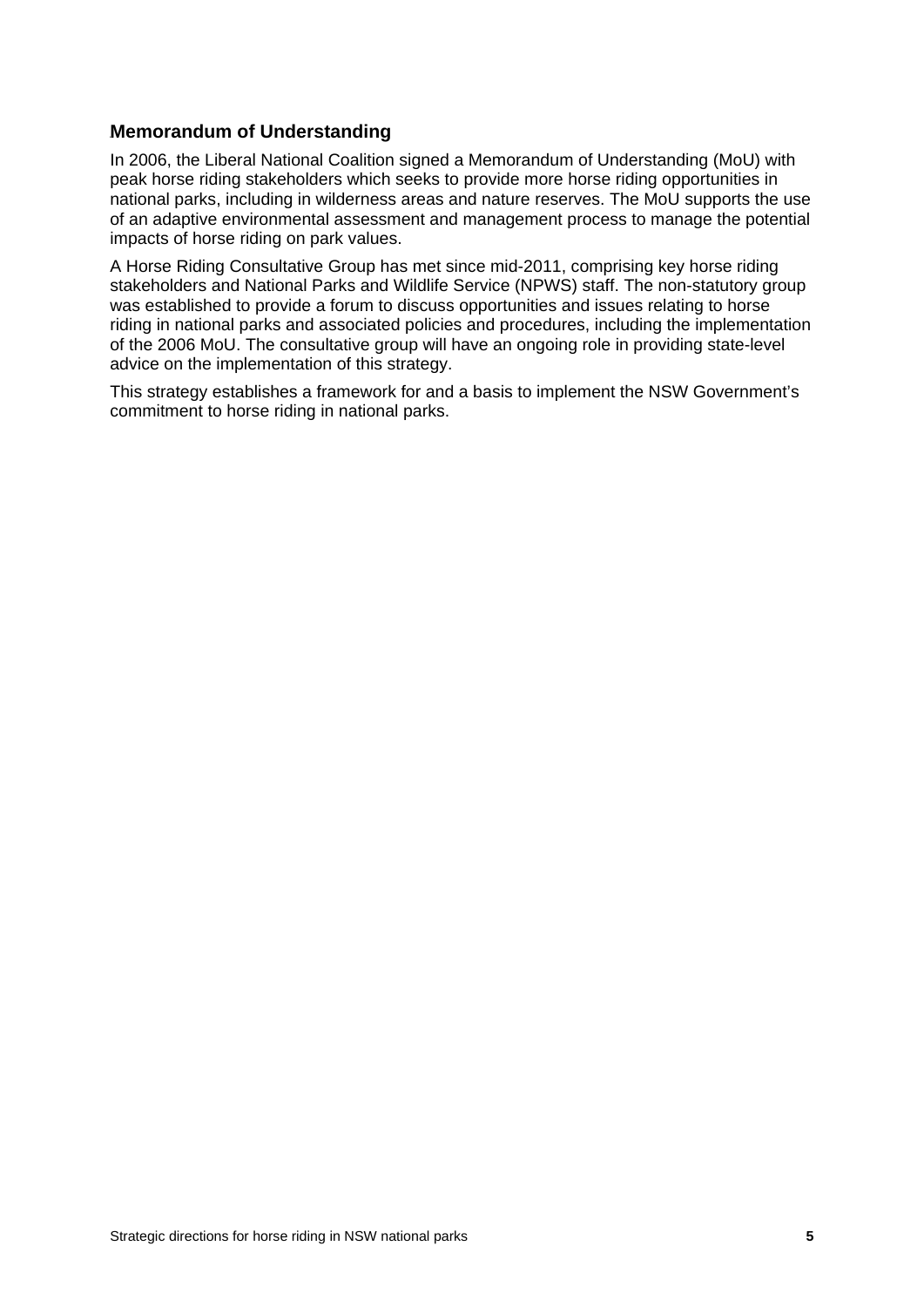# **4.** Development of the strategy

# **Status of horse riding in national parks**

Horse riding is already recognised as a legitimate activity in NSW national parks. Current policy provides for horse riding to be permitted in national parks, regional parks, state conservation areas and nature reserves (in this last category on designated roads only), on a case-by-case basis. Previous NSW Government policy has prohibited horse riding in wilderness areas.

Like all recreational activities in national parks, the decision about whether and where to allow horse riding in a reserve is guided by the statutory PoM. This ensures that the specific park context – including the particular conservation, cultural and recreational values of the area – is taken into account. It also facilitates community input into park management planning via an open and transparent process.

Horse riding is already permitted on thousands of kilometres of trails across more than 110 national parks. In some parks, access for horse riding is also allowed off-trail (e.g. in sub-alpine areas of Kosciuszko National Park) and supporting facilities are provided, such as designated vehicle-based horse camping areas.

The Bicentennial National Trail is a multi-use trail stretching from Queensland to Victoria that traverses many NSW national parks. The Bicentennial National Trail is defined as 'a 5330 kilometre self-reliant multi-use route through bush, (areas excised from) wilderness and mountain areas. It is suitable for horse riders, walkers and mountain bike riders.'<sup>1</sup> NPWS entered into a Memorandum of Understanding with the Bicentennial National Trail Committee in 2002 which commits to working cooperatively to facilitate ecologically sustainable access to the trail.

The NSW Government is committed to increasing opportunities for a diverse range of recreational experiences in national parks, including improving opportunities for horse riding.

# 17B**Draft strategic directions for horse riding in NSW national parks and reserves**

In April 2012, the Minister for the Environment released *Draft strategic directions for horse riding in NSW national parks and reserves* (the draft strategy), to outline the NSW Government's commitment to improved horse riding opportunities. Members of the community were invited to provide feedback on the draft strategy. The draft strategy was publicly exhibited on the Office of Environment and Heritage (OEH) website for a 10-week consultation period, from 20 April to 30 June 2012.

Meetings were held with the National Parks and Wildlife Advisory Council, Regional Advisory Committees, the Horse Riding Consultative Group and peak conservation groups to discuss the draft strategy and encourage them to provide input into the development of the final strategy.

Over 200 submissions were received on the draft strategy. Submissions were lodged from a range of stakeholders including individuals, statutory advisory bodies, horse riding organisations and conservation groups.

The development of the final strategy has been informed by detailed analysis of the submissions and the strategy has been modified in response to some of the key issues raised in the submissions. It has also been modified to better reflect the Government's preferred approach to horse riding in wilderness. Important modifications in the final strategy include:

-

<sup>&</sup>lt;sup>1</sup> Bicentennial National Trail website: www.nationaltrail.com.au accessed 29/12/2012.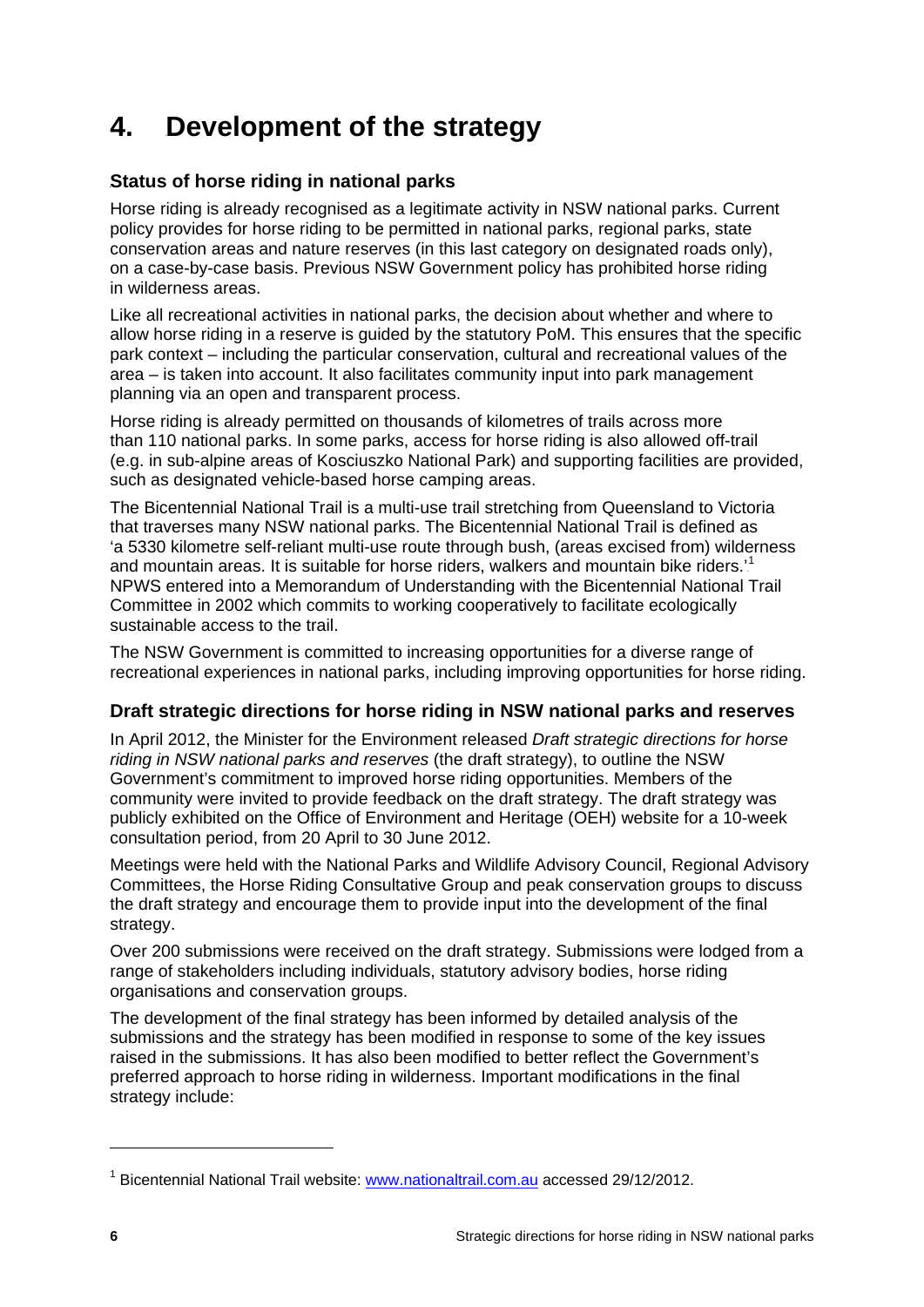- an acknowledgement of the potential environmental and social risks and uncertainties of facilitating increased horse riding in national parks and additional information on how these will be managed
- an explicit acknowledgement that there are some national parks and/or trails where horse riding is not appropriate based on the specific natural, cultural and social values
- an acknowledgement of the range of social benefits associated with an increase in horse riding in NSW national parks
- a streamlined approach to the provision of horse riding opportunities in the priority regions that replaces the proposed regional working group process with the development of a work plan in each region
- a clearer explanation of the role of the National Parks and Wildlife Advisory Council and the Regional Advisory Committees in relation to the strategy, as well as a more detailed discussion of the relationship of the strategy to the PoM process
- detail on how improved horse riding opportunities can be provided in areas outside the priority regions, through discussions with the Regional Manager and the PoM process and
- provision for five wilderness pilots in locations determined by NPWS.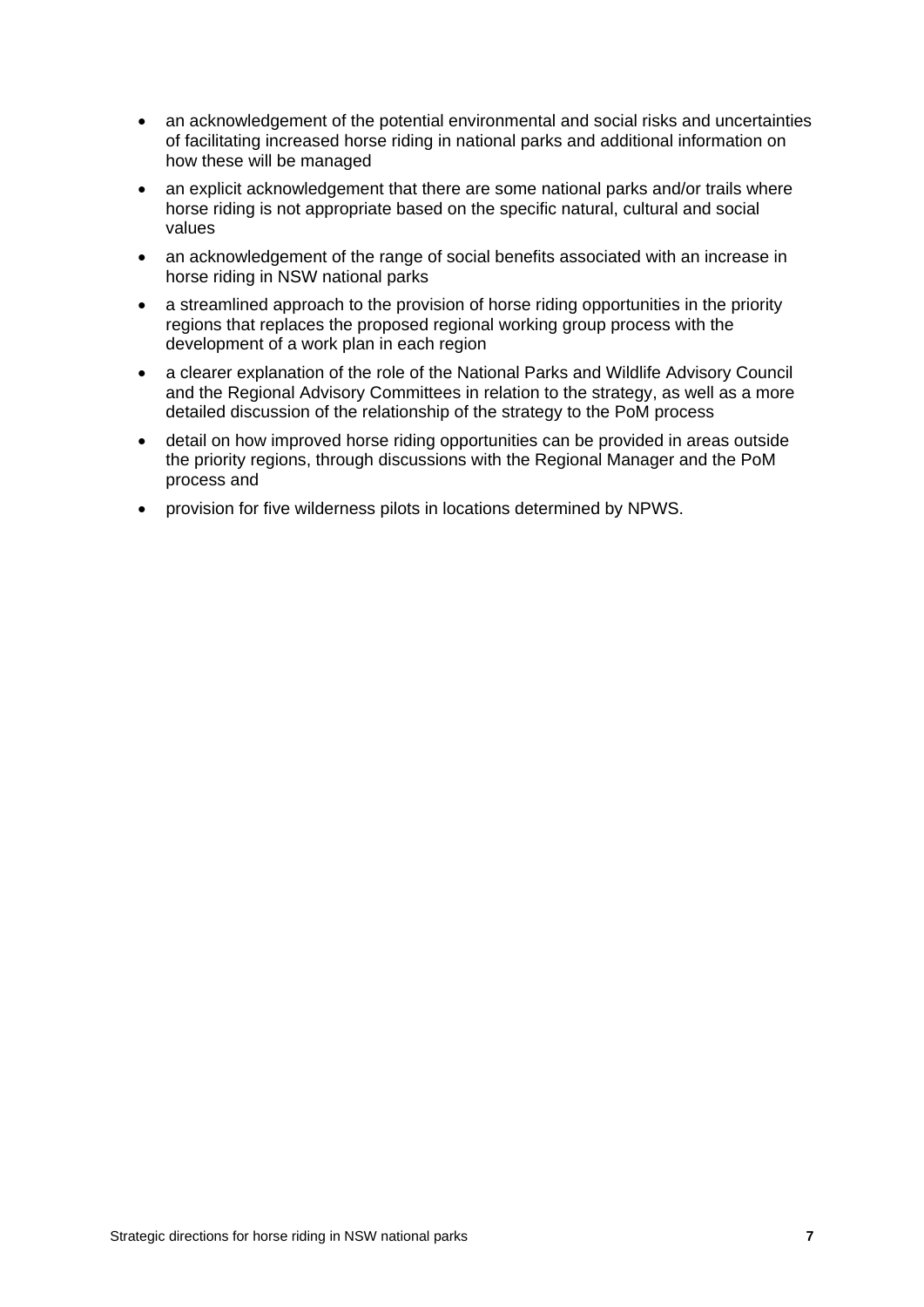# **5.** Managing risks and optimising benefits **from horse riding in parks**

All recreational activities can have adverse impacts on park values if undertaken in inappropriate locations or without suitable management arrangements in place. NPWS has extensive experience in managing recreational activities to ensure the natural, cultural and social values of national parks are protected. Robust processes are in place to assess new activities, identify potential adverse impacts, and ensure best practice and sustainable management approaches are applied.

There is a range of potential impacts that can be associated with unmanaged horse riding in national parks. These include impacts on soil, water, vegetation, structural impacts on trails, and introduction of foreign material into protected areas. There are also potential social impacts including amenity impacts and conflict between recreational users. The type and level of impact depends on the interaction between a range of factors, including the frequency and intensity of horse riding, other recreational uses of the area, climatic conditions and environmental attributes such as soil type, vegetation and the sensitivity of waterways.

There are also significant social benefits associated with horse riding in national parks. Horse riding has heritage value for many horse riders and horse riding on historical trails in national parks provides for the maintenance of these cultural traditions. Participation in individual and group recreational activities such as horse riding can have positive effects on people's health and sense of wellbeing. Horse riding also facilitates access to national parks to some people with mobility issues which might otherwise prevent them from exploring protected areas. Increasing the diversity of the community that experiences and enjoys national parks fosters public appreciation and understanding of natural and cultural heritage and strengthens support for protecting the park system.

To balance the increasing demand to use national parks with the protection of park values, NPWS ensures that recreational activities occur in suitable locations. The strategy provides for horse riding opportunities to be provided in appropriate locations, primarily on established management trails, which are generally already accessible to cyclists and management vehicles. NPWS acknowledges there are parks and trails within parks where horse riding is not appropriate because of conservation, cultural and recreational values.

NPWS will develop a strategic adaptive management framework, with potential application for a broad range of activities in parks. Experts in adaptive management will be consulted during the development process to ensure the framework is robust. The strategic adaptive management framework will be applied to the horse riding wilderness pilots. The wilderness pilots will enable NPWS to determine whether the environmental and social impacts of horse riding can be managed within acceptable thresholds.

The *Code of practice for horse riding in parks* (2010), prepared by NPWS in consultation with horse riders, provides practical guidance to minimise the impacts of horse riding on natural and cultural values. NPWS is committed to working with peak horse riding groups to build awareness about the importance of compliance with the code. While the code is voluntary, all activities in parks, including horse riding, are governed by the NPW Act and the National Parks and Wildlife Regulation 2009.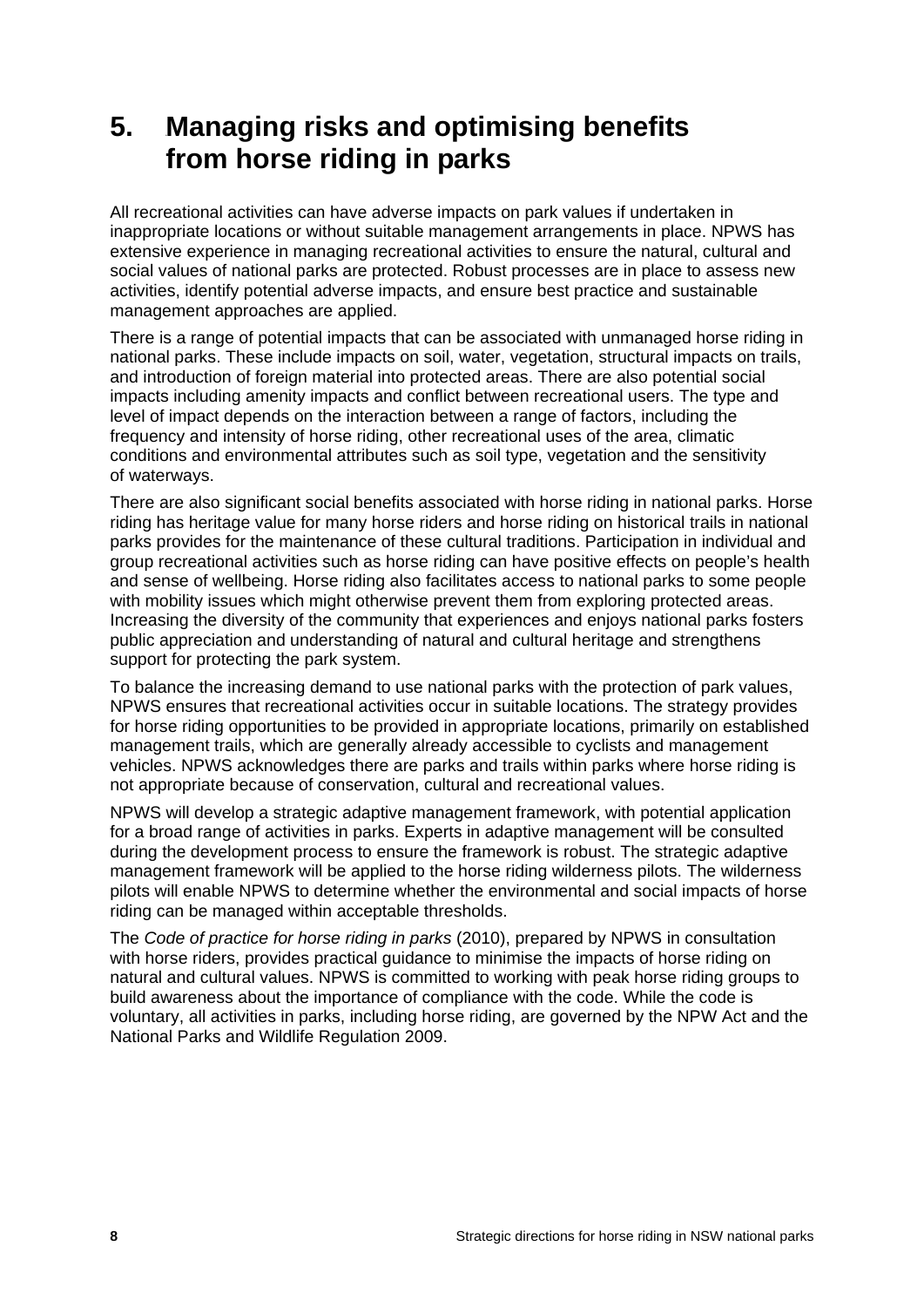# **6.** Directions for horse riding in national parks

This strategy fulfils the NSW Government's commitment to improve horse riding opportunities in national parks. The fundamental principles that will guide the delivery of this strategy and the key initiatives that will provide the practical implementation of its goals are outlined below.

# 10B**Guiding principles**

### 18B**Plan of Management process**

As with all activities in national parks, horse riding opportunities provided in accordance with the strategy must be consistent with the PoM for the reserve. Where new opportunities are to be pursued that are not consistent with the PoM, a PoM amendment will be proposed. Any PoM amendments will be subject to the standard statutory process, including public consultation.

Where the PoM for a national park, state conservation area or regional park is silent on horse riding, the Regional Manager may allow horse riding, on a specific trail or more generally, if this is considered consistent with the intent of the PoM. In this instance, permission for horse riding may be granted through signage or consent issued in accordance with the National Parks and Wildlife Regulation 2009.

### 19B**Role of National Parks and Wildlife Advisory Council and Regional Advisory Committees**

The National Parks and Wildlife Advisory Council and Regional Advisory Committees are established under the NPW Act. They are appointed by the Minister for the Environment to provide advice on park management matters. They represent a diversity of community stakeholders with an interest in the establishment and management of national parks.

The existing functions of the Advisory Council and the Regional Advisory Committees, to provide advice on issues of park management and on new or amended PoMs, are maintained under the strategy. In addition, in the priority regions the Regional Advisory Committees will be consulted on significant new opportunities proposed in the region, consistent with existing practice.

### **Appropriate location**

To ensure the natural, cultural and social values of national parks are protected, it is important that all recreational activities, including horse riding, occur only in appropriate locations. NPWS acknowledges there are locations where horse riding is not appropriate because it may compromise the specific values of the national park or reserve.

The strategy provides for horse riding opportunities to be primarily provided on established management trails. A long history of use in national parks has bequeathed an extensive network of management trails, where cycling and management vehicles are generally already permitted. The strategy also provides for small extensions to existing trails to be considered if this is identified as a priority in the work plan. Consideration will also be given to providing access to historical bridle trails and old stock routes. In some specific locations, horse riding opportunities may be provided off-trail (e.g. this already occurs in subalpine plains in Kosciuszko National Park), based on historical usage and where minimal impacts are likely.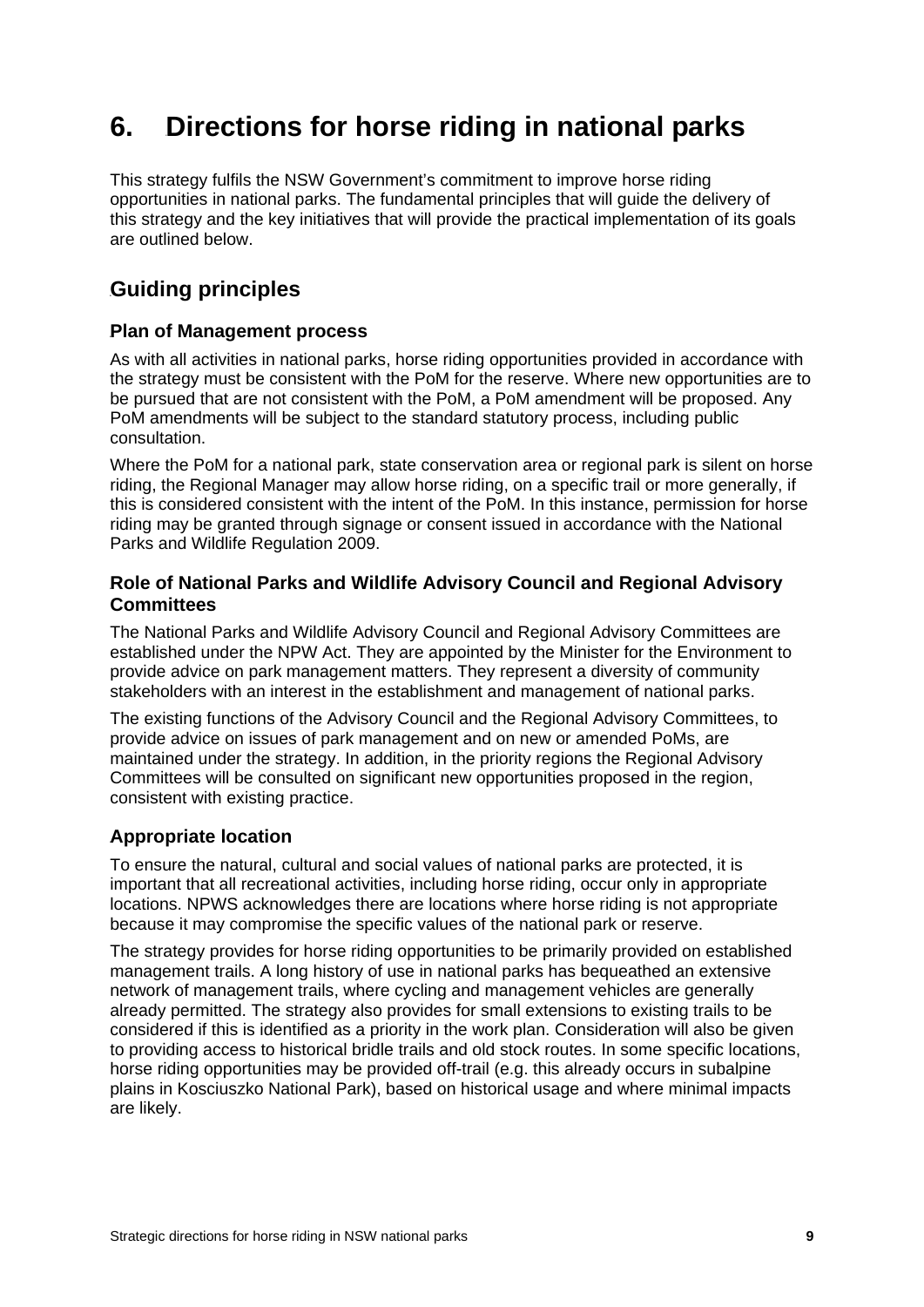### 21B**Types of experiences**

Horse riders are primarily seeking access to existing management trails. However, in some locations NPWS may propose small extensions to existing trails to create loop trails as these provide more enjoyable horse riding experiences. Horse riders are also seeking access to historical bridle trails and old stock routes and consideration may also be given to providing access to these trails where environmental impacts can be minimised. Additional facilities, such as parking and camping facilities will be considered when identified as priorities in the work plan.

NPWS will aim to cater for a diversity of sustainable horse riding experiences in national parks, including the following:

#### *Trail riding*

Trail riding is generally undertaken for a short duration, starting and finishing from a base which may be a designated horse campsite in the park or a base outside the park. Trail riding may be carried out as an organised club event or a commercial activity, or by individuals or small groups.

#### *Endurance riding*

This is a more active and intensive form of recreational horse riding. It typically involves riding horses in planned and organised events, generally on loop trails with distances of approximately 80 kilometres. Horses may also be engaged in endurance training rides over shorter distances.

#### *Horse trekking*

Long-distance riding often involves the use of pack horses to carry overnight camping equipment and supplies. It may occur over a number of days or even weeks, sometimes in quite remote areas.

#### *Bicentennial National Trail*

NPWS reiterates its ongoing commitment to the Bicentennial National Trail. NPWS will ensure, where possible, that the trail is located on public land instead of private land for the purposes of maintaining its integrity, including proposing amendments to PoMs where necessary and liaising with other public land managers.

NPWS will seek to link new horse riding opportunities with the Bicentennial National Trail where possible. NPWS will facilitate camping opportunities along the trail, consistent with existing PoMs. Parking facilities at trail heads will be considered when identified as priorities through the PoM process.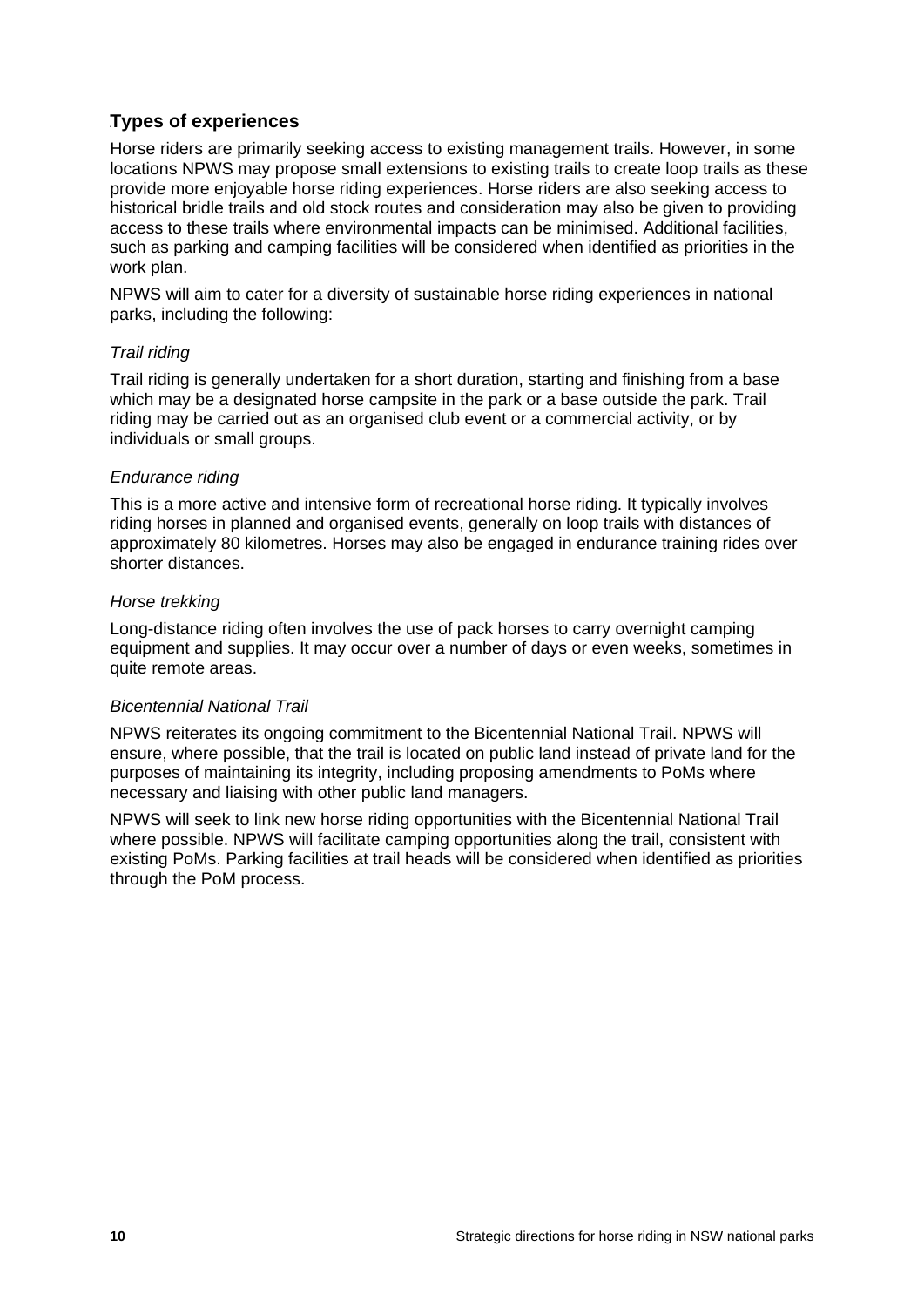# **Key initiatives**

### 2B**Horse riding priority regions**

Eight priority regions have been identified as the focus for new horse riding opportunities. The selection of the eight priority regions has been influenced by NPWS understanding of demand for horse riding access in national parks, as well as to provide a spatial spread of opportunities along the coast, in metropolitan Sydney, in subalpine areas and in the Northern Tablelands. The investigation and provision of new horse riding opportunities will primarily be targeted in these priority regions. By focusing on the eight priority regions rather than the entire State, greater efficiencies of effort and resource allocation will be achieved.

While the focus is on these eight priority regions, NPWS will also provide horse riding groups outside the priority regions with the opportunity to meet with and present horse riding proposals to the Regional Manager. These proposals will be considered in the planning and management of national parks in the region. Additional workshops may be held in other regions in response to demand. Horse riders will also be encouraged to participate in the review of PoMs.

The eight priority regions, based on NPWS boundaries, are:

- **•** Northern Rivers
- Northern Tablelands
- Lower North Coast
- Central Coast Hunter Ranges
- Blue Mountains
- Metropolitan North East
- Southern Ranges
- Far South Coast.

These regions are shown in Figure 1 (next page).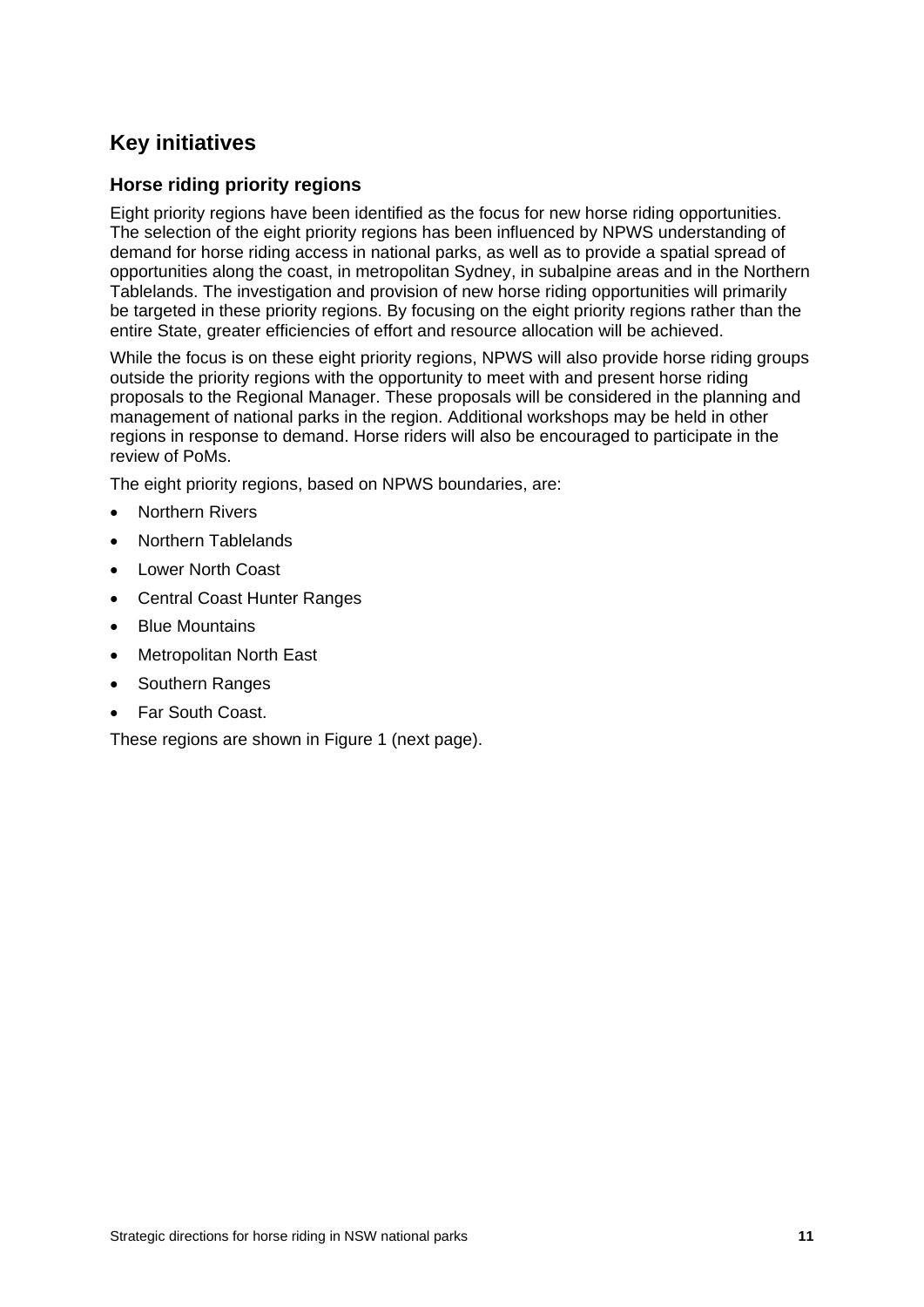**Figure 1 – Priority regions** 

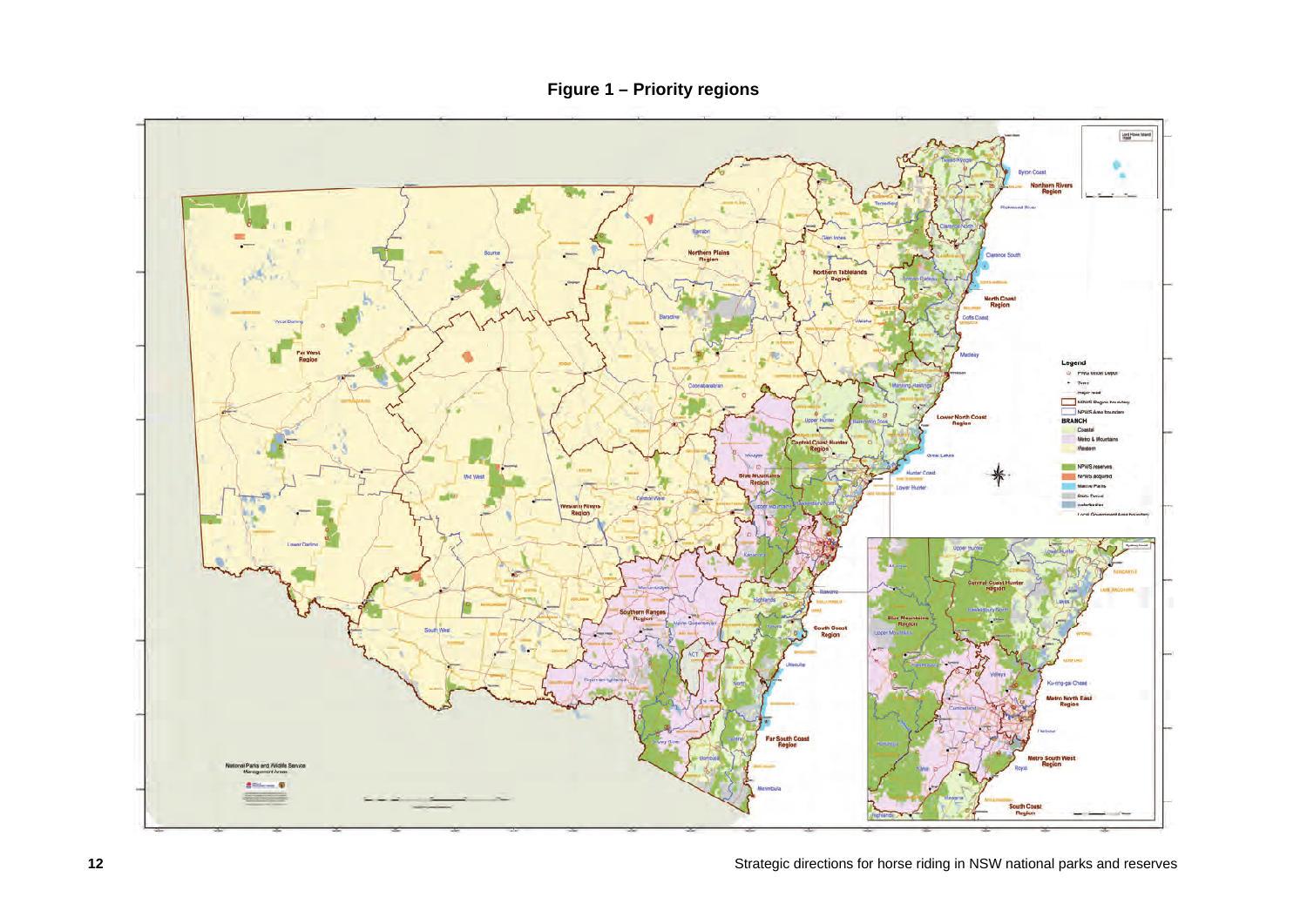#### 31B*Delivering horse riding opportunities in the priority regions*

NPWS recognises the importance of local involvement in the identification and prioritisation of horse riding opportunities. To ensure this, NPWS will hold workshops with local horse riders and horse riding groups in each of the priority regions. The workshops will help form the basis of the development of a work plan, by the Regional Manager, of horse riding opportunities to be implemented in the region over the following two to three years.

The work plan will identify short-term priorities to be implemented in the first year and longer term priorities to be implemented in the second and third years. Short-term priorities will generally focus on horse riding opportunities that are consistent with the PoM and require minimal physical works. This includes trails where horse riding access is restricted due to gates, or trails where access is not explicitly provided under the PoM, but where access could be granted by the Regional Manager because horse riding is consistent with the overall intent of the PoM and other statutory controls.

More complex opportunities that require amendments to PoMs or more substantial physical works will generally be prioritised in the work plan for implementation in the second and third years. These may include horse riding opportunities that would require amendment to the PoM, short extensions of existing trails to form loop trails and the provision of facilities for horse float parking or vehicle-based horse camping. They may also include the provision of access to historical bridle trails and old stock routes that are currently maintained by NPWS.

Consistent with existing practice, the Regional Manager will consult the Regional Advisory Committee, which represents a diversity of local community views, on significant horse riding proposals. For parks under Aboriginal joint management arrangements, consultation with the joint management committee will be undertaken to determine what opportunities will be pursued. Broader community involvement will be facilitated through the PoM process for proposals that require amendments to the PoM.

Regional Managers will report annually on new horse riding opportunities introduced each year, for the duration of the work plan. After the conclusion of the work plan, Regional Managers will determine whether it is necessary to develop another work plan for the region, following the process outlined above.

Any new recreational horse riding opportunities that involve physical works to trails or the provision of new facilities will be subject to standard environmental assessment processes. Environmental assessment may also be required for new horse riding experiences that involve a change in use of an existing trail but no new physical works, as outlined above.

Figure 2 below outlines the proposed process for delivering horse riding opportunities in the priority regions. More detail, including relevant timeframes, is provided in 'Section 8: Implementation and evaluation – the action plan'.

#### 32B*Partnerships with local horse riders*

The Regional Manager will also invite local horse riding groups to be involved in delivering specific horse riding opportunities or projects, in partnership with NPWS. Opportunities for horse riders to assist with activities such as trail monitoring and maintenance, pest and weed reporting, camp maintenance and bush regeneration will also be sought.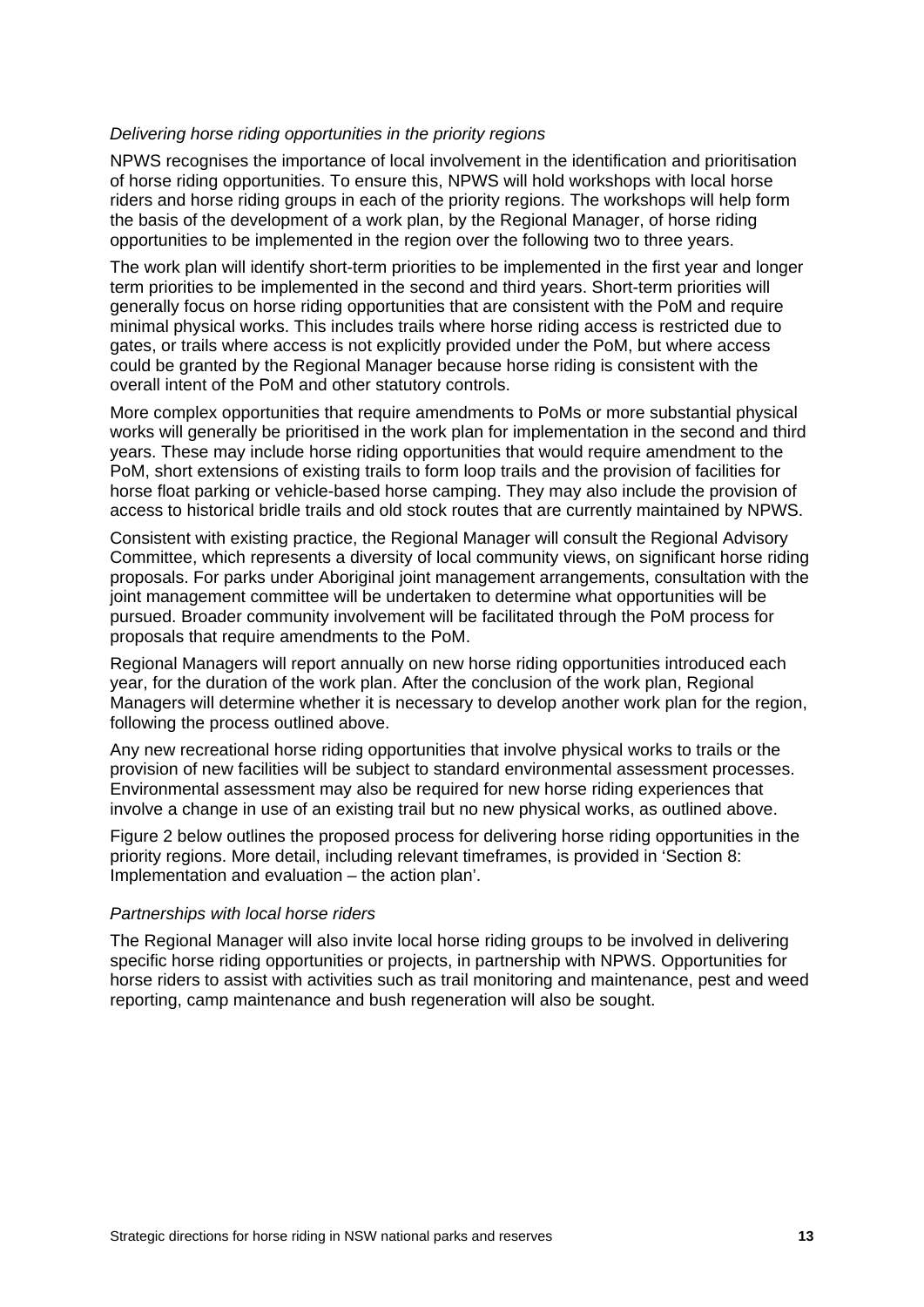



 Evaluation conducted at the conclusion of the work plan to determine whether another work plan is necessary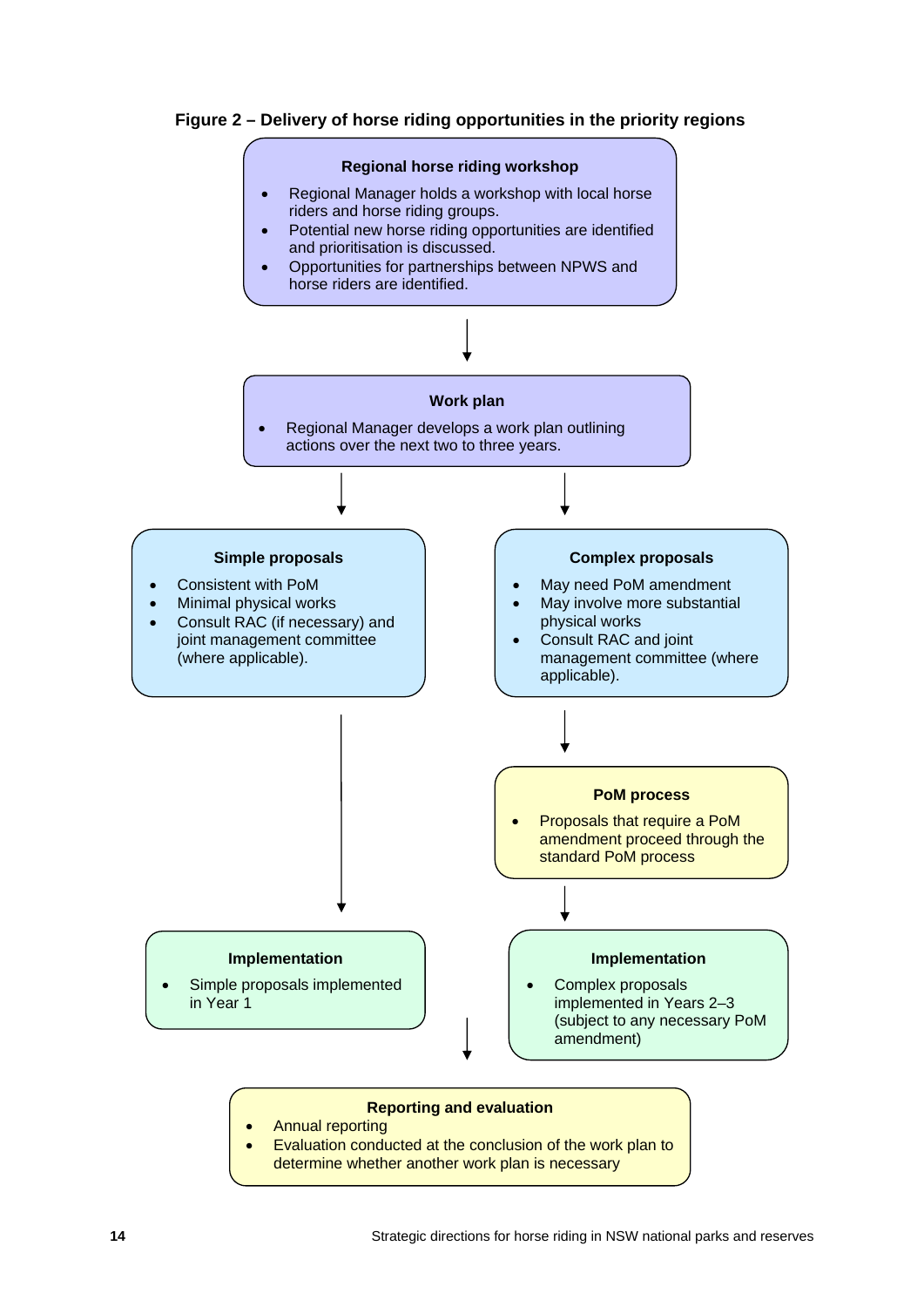### 23B**Interim horse riding policy directive**

NPWS will develop an interim policy directive to provide clear guidance on the initiatives outlined in this strategy, including the wilderness pilots. The interim policy directive will remain in place for the duration of the implementation of the strategy.

The National Parks and Wildlife Advisory Council will be consulted on the interim policy directive. The policy directive will include the following key principles:

3B*All national parks, state conservation areas and regional parks* 

- Where PoMs are silent on horse riding, either on a specific management trail or more generally, the Regional Manager can allow horse riding on established management trails if consistent with the overall intent of the PoM. Approval can be given through signage or consent.
- The Regional Manager's decision will be based on environmental and safety considerations as well as other uses of the area and historical horse riding usage.

#### 34B*Wilderness pilots*

- Wilderness pilots will be undertaken in five locations identified by the NPWS, subject to amendments to the relevant PoMs.
- The wilderness pilots will be undertaken for two years, in accordance with the strategic adaptive management framework.

#### **Communication**

NPWS is committed to improving communication with local communities about existing and future horse riding opportunities in NSW national parks. This will primarily be undertaken through the new NPWS visitor-oriented website which is progressively being rolled out. The website allows the public to identify parks and trails where horse riding is available and provides information about access, facilities and attractions.

Maps identifying horse riding opportunities may be developed for parks not included in the initial rollout of the new website, where considered a priority in the work plan.

Signage upgrades will occur where identified as a priority in the work plan.

The Horse Riding Consultative Group and local horse riding groups will be asked to disseminate information on horse riding opportunities through their existing networks.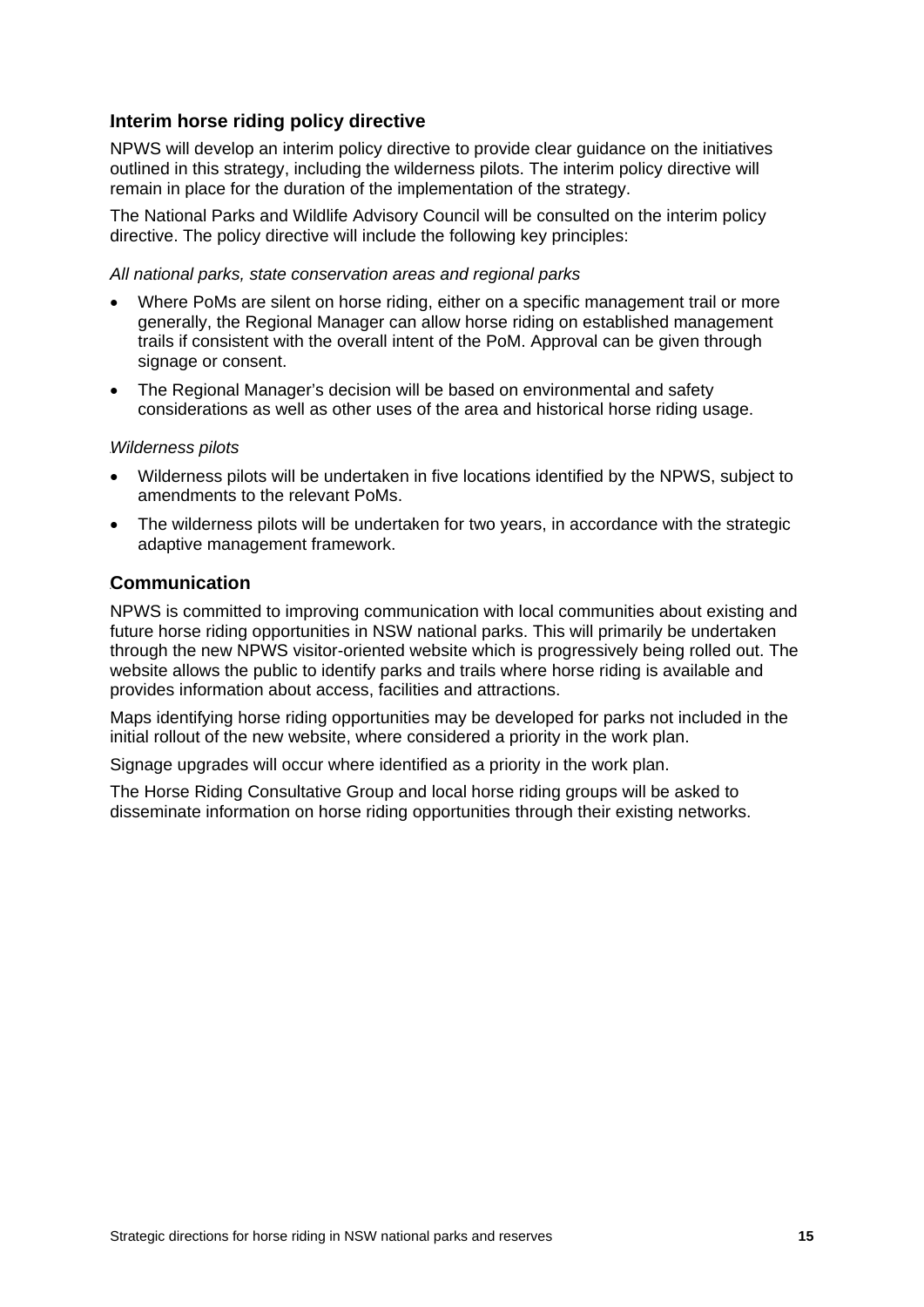# **7.** 8B**Wilderness pilots**

Approximately 30 per cent of the total area covered by NSW national parks is declared wilderness. The designation of wilderness carries with it more stringent management, including greater restrictions on activities that have the potential to impact on the wilderness values and the natural condition of the area.

There is a history of recreational horse riding in a number of NSW wilderness areas, prior to their declaration as wilderness. In recognition of this strong historical usage, the NSW Government has committed to trialling horse riding in five wilderness locations through two year wilderness pilots. The wilderness pilots will enable the NPWS to determine whether potential impacts on park values can be managed within acceptable thresholds.

The pilots will be designed and implemented within the statutory bounds of the *Wilderness Act 1987* and the *National Parks and Wildlife Act 1974*. The wilderness pilots are contingent on proposed amendments to the PoM for the relevant parks, discussed below.

Potential routes for the wilderness pilots, on established trails, will be identified by NPWS in consultation with local horse riding representatives, the Regional Advisory Committees and any Aboriginal joint management committees. The wilderness pilots will be subject to a comprehensive environmental assessment to ensure there are no unacceptable impacts on the natural or cultural values of the area.

The pilots will be subject to standard operational requirements. For example, they may need to be temporarily suspended or access may need to be restricted to minimise environmental impacts during wet weather or fire, or for other park management purposes including seasonal closures.

### **Plan of Management**

The PoMs for most national parks that include wilderness specifically prohibit horse riding in the wilderness areas. In order to facilitate the wilderness pilots, amendments to the relevant PoMs will be proposed.

In accordance with the NPW Act*,* public notification and consultation will be undertaken on the proposed amendments. After considering public submissions and the advice of the Regional Advisory Committee and the National Parks and Wildlife Advisory Council, the Minister will determine whether to adopt the amended PoMs.

This process will commence in late 2012. If amended PoMs permitting the wilderness pilots are adopted, the commencement of the proposed pilots will be subject to seasonal conditions.

### **Strategic adaptive management framework**

NPWS will develop a strategic adaptive management framework for the reserve system, with potential application to a broad range of existing activities.

This approach involves gathering targeted evidence using systematic and rigorous measures based on a detailed understanding of the activity and impacts in the location. It enables the identification of thresholds that trigger a management response, ensuring a precautionary approach to managing the risks of serious and irreversible damage as required by the principles of ecologically sustainable development. Expert scientists, with experience in adaptive management, will be consulted on the development of the strategic adaptive management framework to ensure it is robust.

The framework will be applied to the wilderness pilots. Consultation will be undertaken with the Regional Advisory Committees as well as people with knowledge in local ecosystem management, horse riding and social impact assessment, on the application of the strategic adaptive management framework to the wilderness pilots. This will enable the determination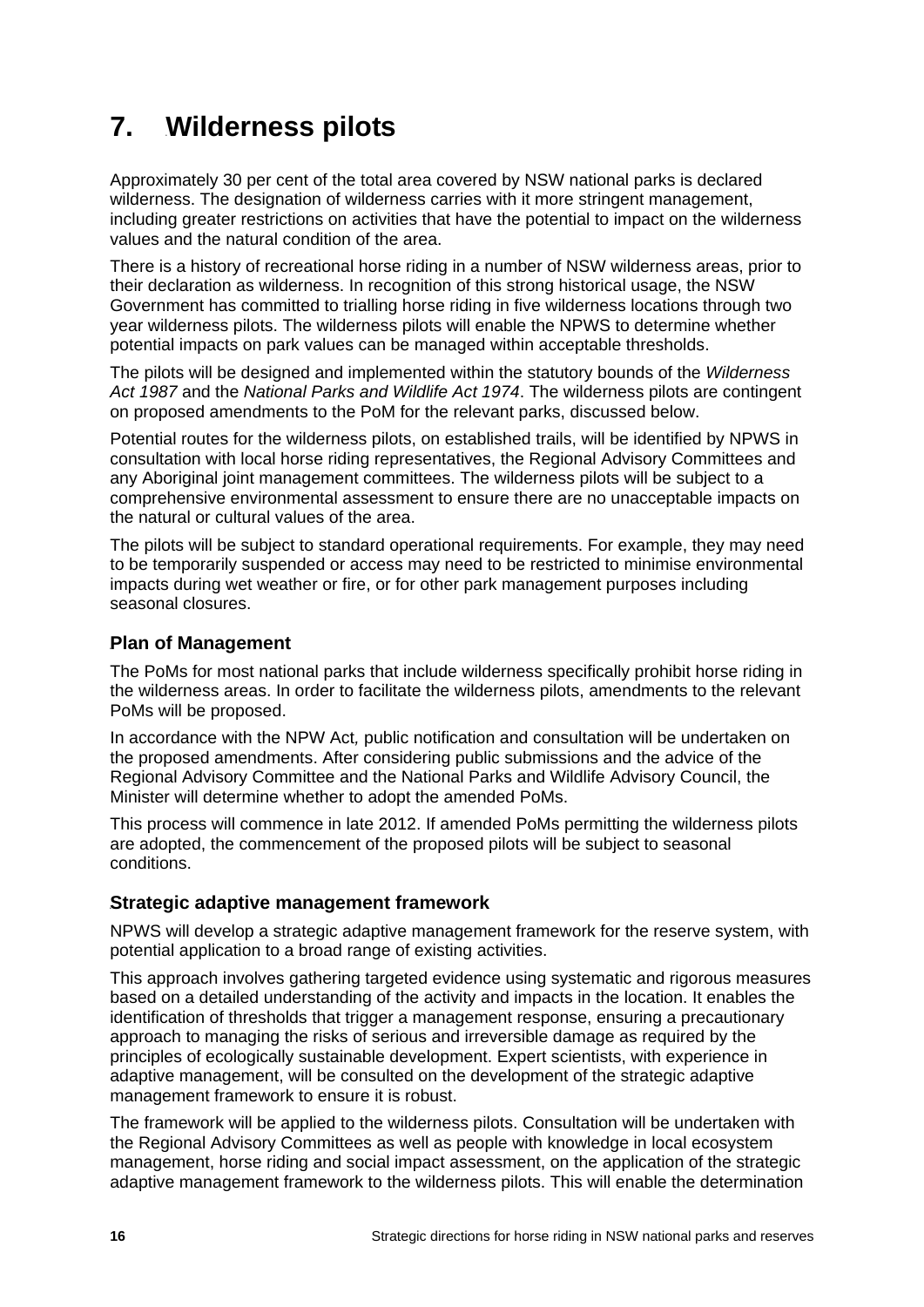of triggers i.e. exactly what is to be measured and the related threshold, and management responses. The framework for the wilderness pilots is shown in Figure 3.

### **Evaluation**

Evaluation of the wilderness pilots will be ongoing throughout the duration of the trial to ensure there are no unacceptable impacts on park values. At the conclusion of the pilots, a comprehensive assessment of the outcomes of the pilots will be undertaken. Decisions about future expansion of horse riding in wilderness areas will be undertaken in consultation with the National Parks and Wildlife Advisory Council.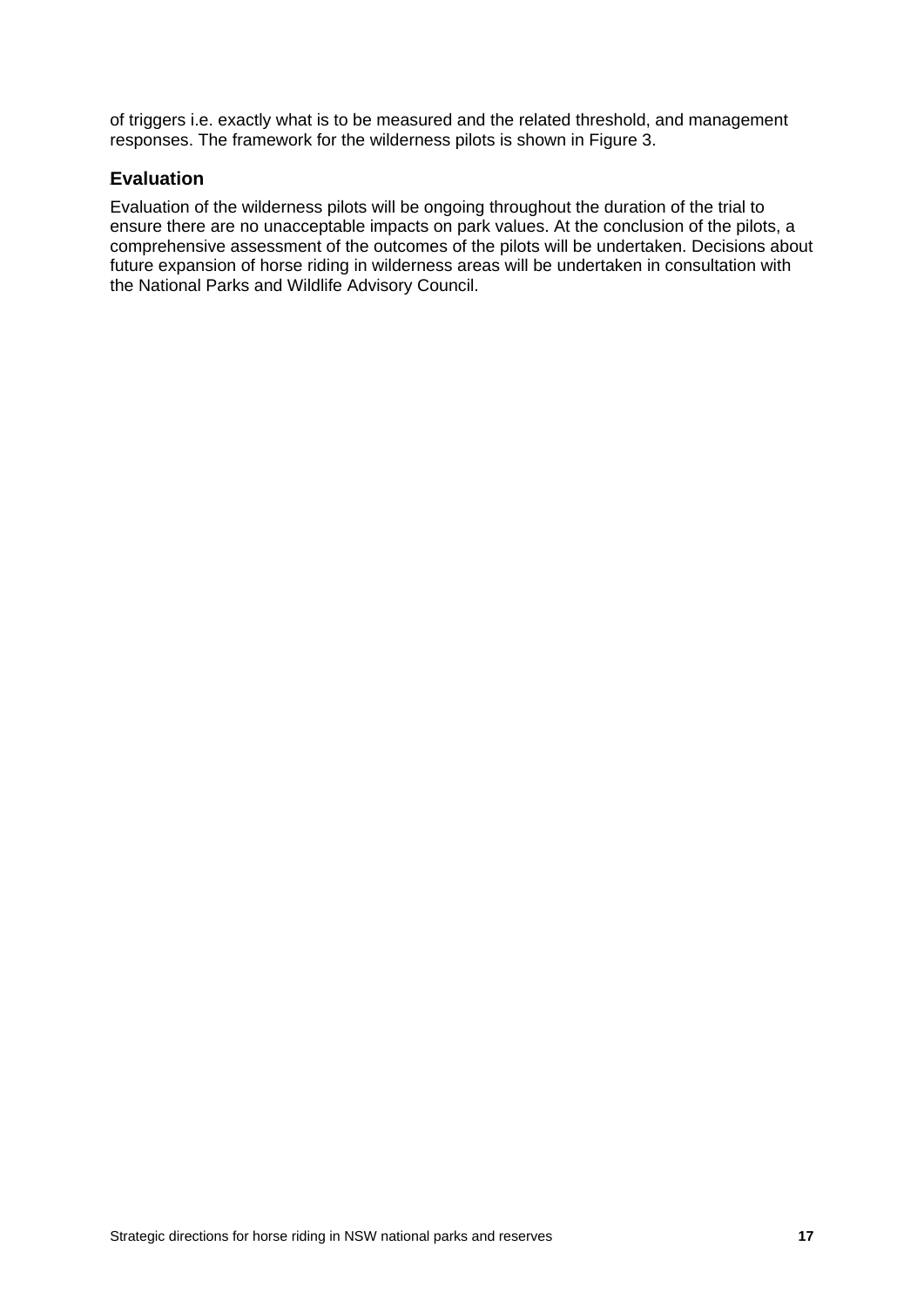#### **Figure 3 – Strategic adaptive management framework for the wilderness pilots**

#### **Develop a strategic adaptive management (SAM) framework for the reserve system**

- Broad framework with potential application to a range of activities
- Developed in consultation with expert scientists

#### **Identify routes for wilderness pilots**

- Routes identified in consultation with local horse riding representatives, Regional Advisory Committees (RAC) and Aboriginal joint management committees
- Route approved by NPWS

# **Application to wilderness pilots**  SAM principles applied to the wilderness pilots. **Approval**  NPWS approves final details of the wilderness pilots in consultation with RACs **Implementation and review**  SAM actions are included in the NPWS regional operations plan Data is reviewed regularly as per the SAM monitoring plan to inform decision-making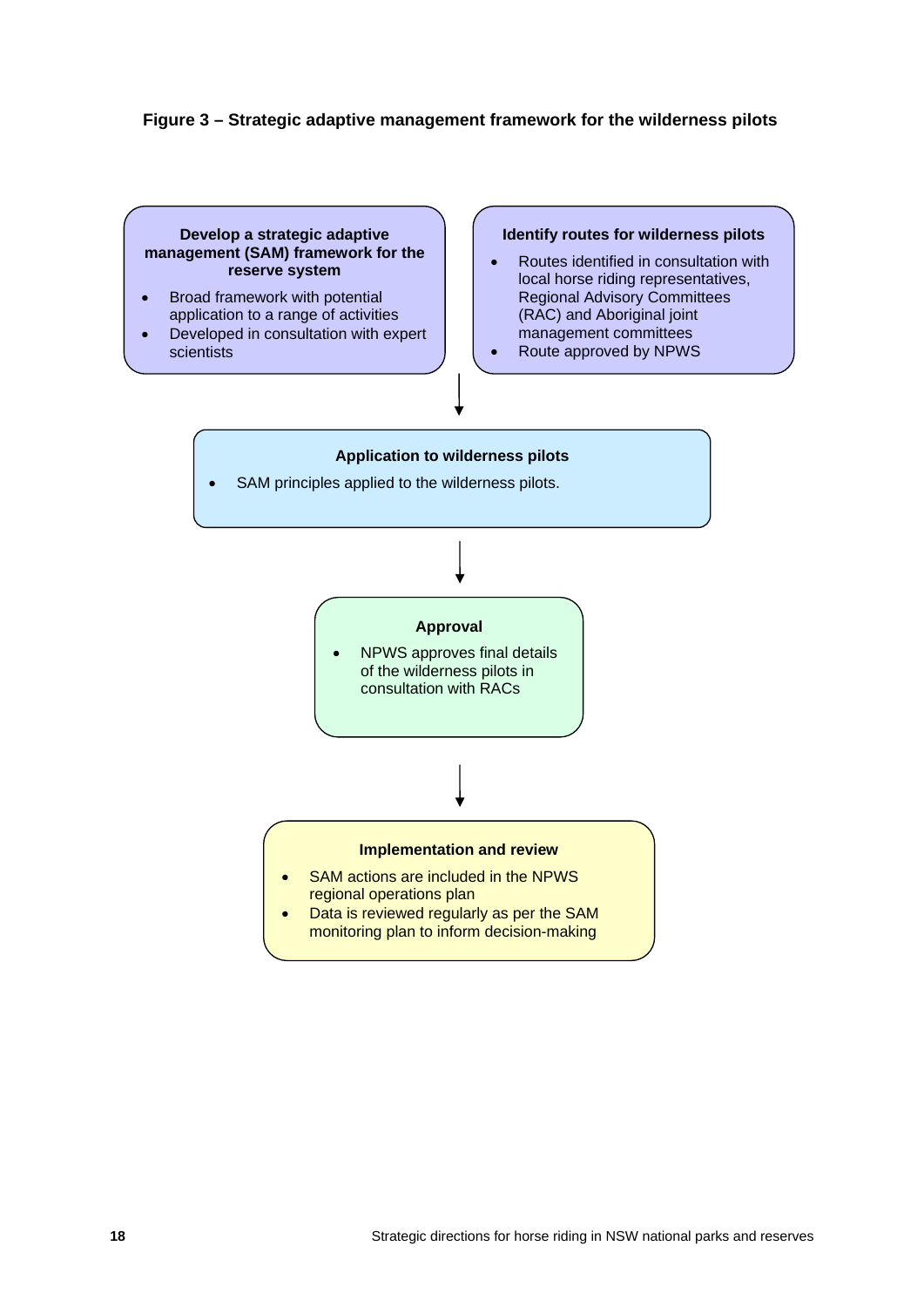# 8. Implementation and evaluation – the action plan

S*trategic directions for horse riding in NSW national parks* will be implemented and evaluated in accordance with the following action plan.

#### **Key**

Ongoing actions Short-term actions (Year 1 of implementation) Medium-term actions (Year 2 of implementation) Long-term actions (Year 3 and onwards)

| <b>Initiative</b>                                               | <b>Actions</b>                                                                                                                                                                                                                                                                                                                                                                                                                                         | <b>Timeframe</b>                 |
|-----------------------------------------------------------------|--------------------------------------------------------------------------------------------------------------------------------------------------------------------------------------------------------------------------------------------------------------------------------------------------------------------------------------------------------------------------------------------------------------------------------------------------------|----------------------------------|
| State-wide stakeholder<br>engagement                            | NPWS consults with the National Parks and Wildlife<br>Advisory Council on the development,<br>implementation and review of initiatives to support<br>improved recreational horse riding, including new<br>and revised PoMs.<br>NPWS works with the Horse Riding Consultative<br>Group to provide strategic direction and guidance<br>on policy and implementation of improved<br>recreational horse riding opportunities across the<br>reserve system. | Ongoing                          |
| <b>Horse riding</b><br>opportunities in the<br>priority regions | Regional Manager hosts a workshop with local<br>horse riders to identify and discuss priority horse<br>riding opportunities in the region and to identify<br>potential partnerships between NPWS and local<br>horse riders.                                                                                                                                                                                                                            | November 2012<br>- February 2013 |
|                                                                 | Regional Manager develops a work plan of<br>opportunities to be delivered over 2-3 years:                                                                                                                                                                                                                                                                                                                                                              | February 2013                    |
|                                                                 | Year 1: less complex opportunities that can be<br>$\bullet$<br>delivered without requiring changes to PoMs<br>and with minimal physical works.                                                                                                                                                                                                                                                                                                         |                                  |
|                                                                 | Years 2-3: opportunities that require changes to<br>$\bullet$<br>PoMs or more extensive physical works.                                                                                                                                                                                                                                                                                                                                                |                                  |
|                                                                 | Work plan identifies partnerships between NPWS<br>and local horse riders to deliver horse riding<br>opportunities.                                                                                                                                                                                                                                                                                                                                     |                                  |
|                                                                 | Implementation commences for opportunities<br>identified as priorities for Year 1.                                                                                                                                                                                                                                                                                                                                                                     | March 2013                       |
|                                                                 | Reporting on implementation of Year 1<br>opportunities.                                                                                                                                                                                                                                                                                                                                                                                                | February 2014                    |
|                                                                 | Implementation commences for opportunities<br>identified as priorities for Years 2-3.                                                                                                                                                                                                                                                                                                                                                                  | March 2014                       |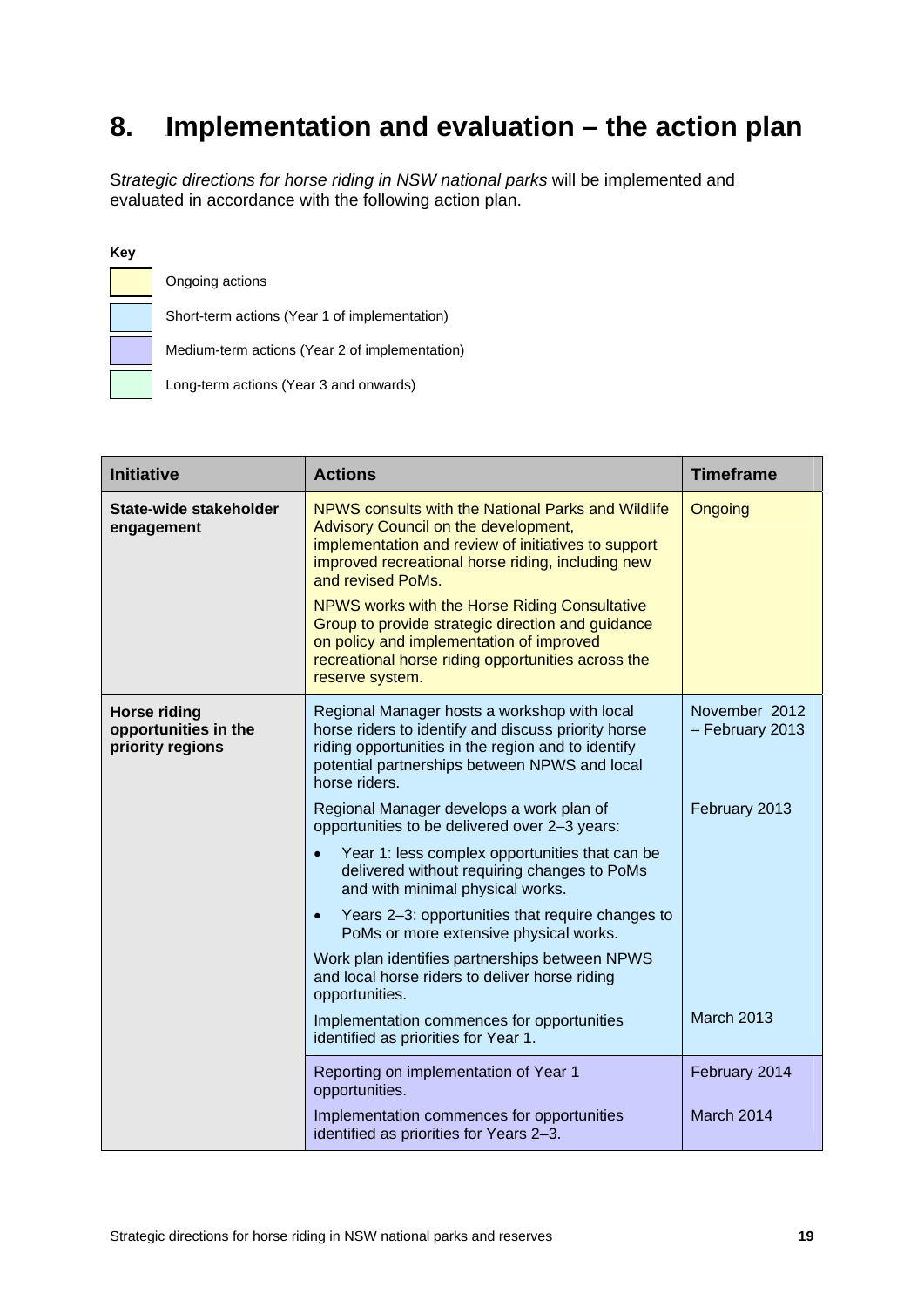| <b>Initiative</b>                                                                                            | <b>Actions</b>                                                                                                                                                                               | <b>Timeframe</b>                            |
|--------------------------------------------------------------------------------------------------------------|----------------------------------------------------------------------------------------------------------------------------------------------------------------------------------------------|---------------------------------------------|
|                                                                                                              | Reporting on implementation of Year 2<br>opportunities.                                                                                                                                      | February 2015                               |
|                                                                                                              | Regional Manager evaluates horse riding<br>opportunities in the region and determines whether<br>it is necessary to develop another work plan,<br>following the process outlined above.      | Conclusion of<br>work plan                  |
| <b>Wilderness pilots</b>                                                                                     | NPWS determines the route for the wilderness<br>pilots, in consultation with local horse riding<br>representatives, RACs and Aboriginal joint<br>management committees.                      | December 2012                               |
|                                                                                                              | NPWS commences the process to propose<br>amendments to the PoMs to permit the wilderness<br>pilots.                                                                                          | December 2012                               |
|                                                                                                              | Strategic adaptive management framework is<br>developed.                                                                                                                                     | <b>March 2013</b>                           |
|                                                                                                              | Strategic adaptive management framework is<br>applied to the wilderness pilots.                                                                                                              | <b>March 2013</b>                           |
|                                                                                                              | Pilots commence, subject to PoM amendments and<br>seasonal requirements.                                                                                                                     | April 2013,<br>subject to PoM<br>amendments |
|                                                                                                              | Ongoing monitoring and implementation of the<br>adaptive management framework and reporting.                                                                                                 | 2 years                                     |
|                                                                                                              | The wilderness pilots are evaluated. Decisions<br>about future expansion of horse riding in wilderness<br>are made in consultation with the National Parks<br>and Wildlife Advisory Council. | Mid 2015                                    |
| <b>Horse riding policy</b>                                                                                   | An Interim Horse Riding Policy Directive is<br>developed to provide policy guidance for the<br>initiatives outlined in the strategy.                                                         | December 2012                               |
|                                                                                                              | The outcomes of the Interim Horse Riding Policy<br>Directive are assessed.                                                                                                                   | Mid 2015                                    |
|                                                                                                              | The need for a review of existing policies or<br>continuation of the policy directive is determined.                                                                                         |                                             |
| <b>PoM reviews for national</b><br>parks, nature reserves,<br>state conservation areas<br>and regional parks | Opportunities for horse riding are identified during<br>the preparation of new PoMs or statements of<br>management intent, and during PoM reviews.                                           | Ongoing                                     |
| <b>Communication of horse</b><br>riding opportunities                                                        | New horse riding opportunities are publicised<br>through the NPWS visitor website.                                                                                                           | Medium term                                 |
|                                                                                                              | Horse riding maps are developed for parks not<br>currently included on the NPWS visitor website,<br>where this is considered a priority in the work plan.                                    |                                             |
|                                                                                                              | Signage is upgraded, where this is identified as a<br>priority in a work plan.                                                                                                               |                                             |